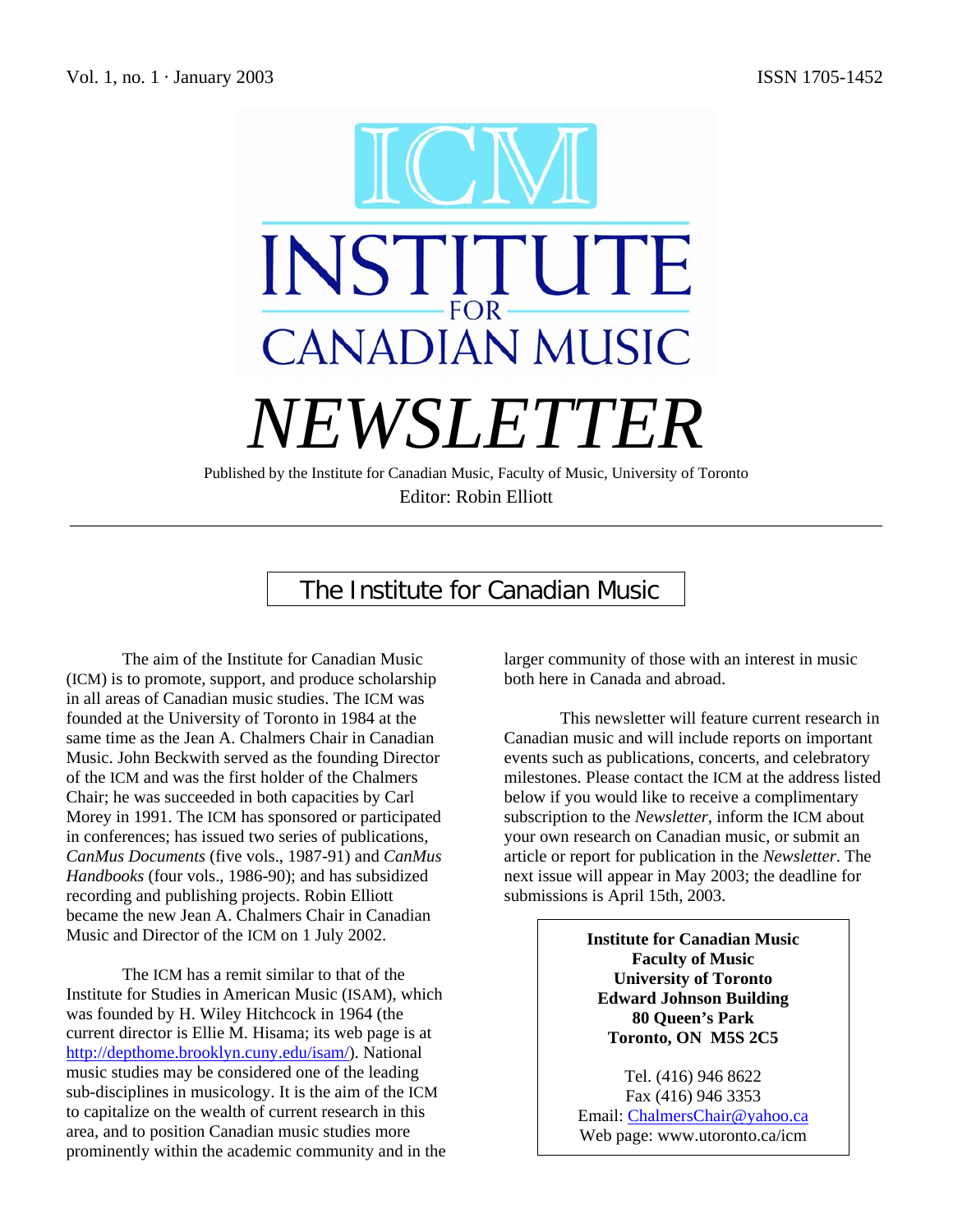Canadian Aboriginal Festival SkyDome, Toronto 28 November – 1 December 2002



Canadian Aboriginal Festival, SkyDome, Toronto, 1 December 2002: information and vendors booths, with the pow wow area in the background

The contemporary state of First Nations performing arts was on display at the ninth annual Canadian Aboriginal Festival at the SkyDome in Toronto. The fourth annual Canadian Aboriginal Music Awards took place as part of the festival on Thursday, 28 November. The sixteen categories ranged from Best Pow Wow Album (Traditional) to Best Rap/Hip Hop Album. On Sunday when one of the organizers was asked if a list of award winners was available, the question was met first with puzzlement, and then with amusement, before he responded that "We are all winners." Indeed, the mammoth event provided a winning formula for all, participants and visitors alike.

Sadie Buck of the Six Nations Women Singers was the Artistic Director for the festival, and the range and quality of events on offer spoke to the comprehensiveness of her vision of First Nations performing arts. The main performance area in the SkyDome was given over to the Toronto Star Pow Wow (major corporate and government sponsorship was much in evidence), while acts on a smaller scale were featured in the Music and Performance Tents.

The 20 or so events on offer over the weekend in the Music Tent ranged from Inuit throat singing to Native blues and rock performers. Unfortunately the tent was not well sound proofed, and as a result the powerful drums of the main stage pow wow performers threatened to drown out the quieter acts, such as Inuit throat singers Kathy Kettler and Kendra Tagoona. Similar problems beset the Performance Tent.

The number and variety of First Nations publications and organizations who were participating in the festival is impressive. Publications being

distributed at the SkyDome included *The Native Canadian* (the newspaper of the Native Canadian Centre of Toronto), *Tansi* (Toronto's Aboriginal newspaper), *Neechee Culture* (a First Nations arts magazine from Winnipeg), *Spirit* (a new Indigenous magazine from Wasauksing First Nation, Parry Sound, that was launched at the festival), and the various publications of the Aboriginal Multi-Media Society, based in Edmonton. Some of the other organizations participating included the Association for Native Development in the Performing and Visual Arts (established in 1972 by the late Cree Elder James Buller), Native Women in the Arts (founded by Sandra Laronde in 1993, with a current membership of over 3,000 women and arts organizations across Canada), and the Aboriginal Peoples Television Network.

Some 150 booths were set up by various educational, food services, crafts, commercial, sporting, and governmental organizations. Many of these groups have sophisticated web sites, which can now be accessed through the Aboriginal Canada Portal set up recently by the federal government in partnership with six national Aboriginal Organizations: the Assembly of First Nations, the Congress of Aboriginal Peoples, the Council for the Advancement of Native Development Officers, the Inuit Tapirisat of Canada, the Métis National Council, and the Native Women's Association of Canada. The portal, at the web address www.aboriginalcanada.gc.ca, includes over 14,500 links and 17,000 web pages. It is an accurate reflection in the digital arena of the scope and variety of First Nations activities and organizations which were on display at the Canadian Aboriginal Festival. *R.E.*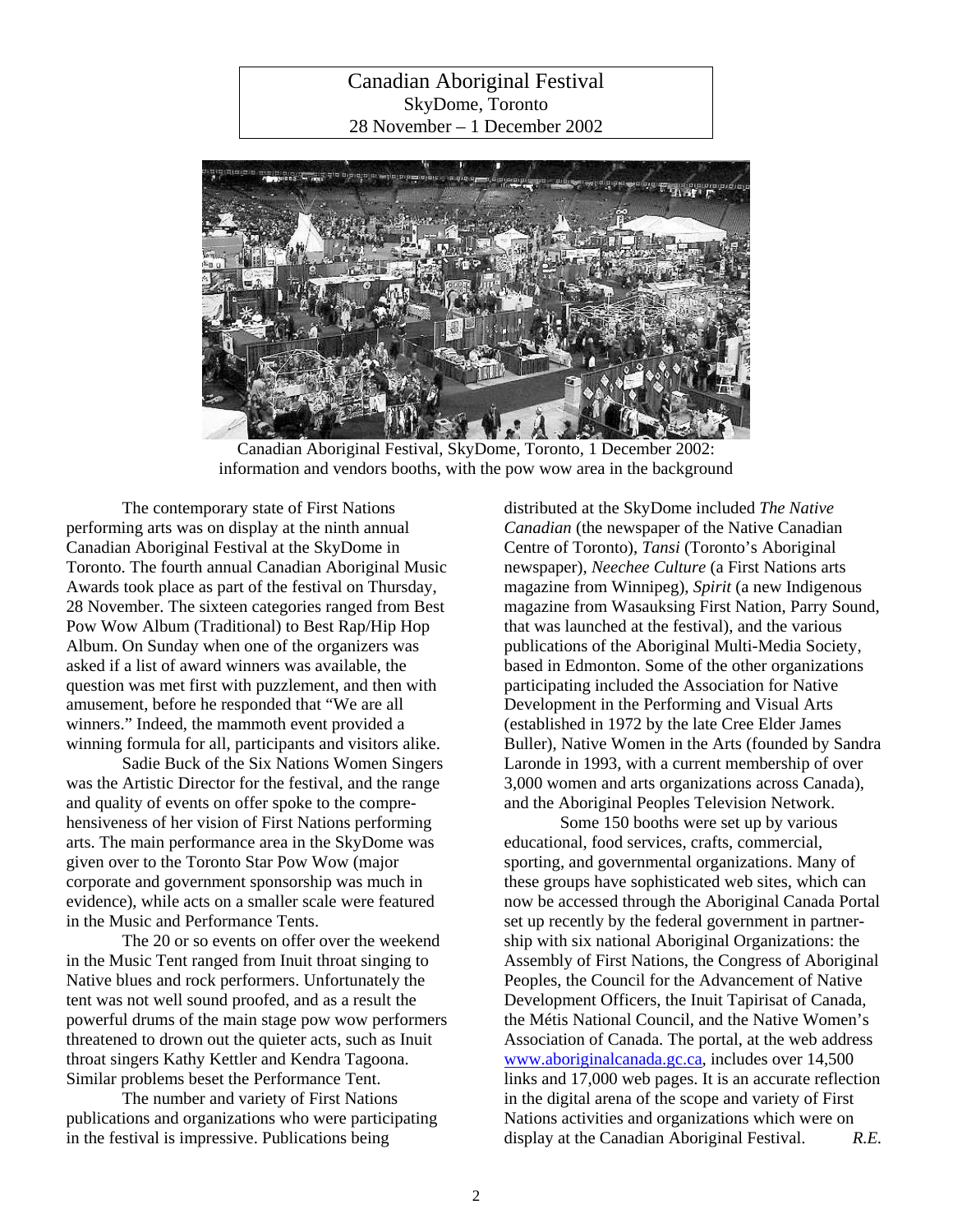# **Like Ghosts from an Enchanter Fleeing: Melodic Quotations as Recognizable Signifiers in the Works of Brian Cherney**

#### by Sandy Thorburn University of Toronto

In Brian Cherney's 1993 composition *Like Ghosts from an Enchanter Fleeing*, the title refers to ghosts in art, specifically in Böcklin's painting *Toteninsel*, Beethoven's *Ghost Trio* Op. 70, Rachmaninoff's symphonic poem *Isle of the Dead*, and Strindberg's one-act play *Ghost Sonata*. 1 In this paper, I have borrowed Cherney's title to refer metaphorically to the ethereal quality of quoted melodic fragments in three compositions by Cherney; my analysis attempts to define what can be perceived in these works. That which is perceptible leaves a *trace*. A trace is a sensually distinguishable piece of evidence demonstrating an intended meaning in a work of art; however, just because a trace can be shown to exist does not mean that it will necessarily be perceived by the listener, and if not perceived, like Bishop Berkeley's tree falling in the forest, it has no *significance*.

 Significance*,* in a discussion of contemporary non-tonal music, is a controversial topic. When the very definition of the art object is in question, the significance of elements within it is even more difficult to itemize. For the purposes of this paper, I have identified two (among many) categories of perceptible significance: *possible* significance and *expected* significance. *Possible significance* is that which can be derived from the melodic quotation if one follows a semantic or logical thread to a second, third or even fourth level of analogy. This is the expectation of a composer who writes for an audience who is closer in time to the events described by the composer and, presumably, more likely to be receptive to the composer's point of view. The composer's *intended audience*, then, is frequently the audience of the premiere. *Expected* significance, on the other hand, is significance that can easily be understood by virtually any listener, by means of generally accepted referents. This is what is expected of the *accidental audience*, or those who listen with interest to the work, but who do not necessarily have the knowledge expected of the intended audience.

 In order for music to have significance of any kind, it must have a *signifier*, a perceptible soundimage, and the *signifier* must point to a concept embodied in this perceptible sound-image, or to that which is *signified*. In the absence of a pre-existent musical code, as is offered within functional tonality, many recent composers use recognizable signifiers to make their music more intelligible. One of the most

successful recognizable signifiers in a non-tonal musical idiom is the tonal musical quotation. Usually, this is a familiar melody or chord progression. In this case, the signpost – the musical quotation – is the *signifier*, and the meaning understood by its intended audience is *signified*.

 There are distinct advantages to quoting tonal music in a non-tonal idiom. Since semantic meaning can be gleaned from each recognizable signifier, it follows that several such quotations can be used to construct a series of recognizable signifiers, creating a narrative that enhances the experience of listening. Of course, a series of poorly chosen recognizable signifiers can also indicate unintended narratives, contrary to the intended meaning of the work, making the listening experience bewildering and ultimately unsatisfying. In addition, quotations that are too easily recognizable may overshadow the work as a whole, given the tendency of the ear to imbue the familiar with more meaning than may be intended by the composer, thereby eclipsing the unfamiliar, original, non-tonal music. The challenge in this idiom is to achieve that delicate balance, which allows familiar quotations to support otherwise unfamiliar music.

 Canadian composer Brian Cherney has developed a personal musical style using a highly coherent non-tonal harmonic language combined with certain kinds of music that frequently reoccur "either literally or in an altered version, from one piece to another in cycles of inter-connected pieces. Also, many pieces contain direct quotations from, or veiled allusions to, other usually tonal music."<sup>2</sup> I will examine his use of tonal music in three recent compositions: *River of Fire* (1983), *Shekhinah* (1988), and his orchestral work, *Transfiguration* (1990) to demonstrate his use of melodic quotation to create an extra-musical narrative.

#### **River of Fire**

In the liner notes to the Centrediscs recording of *River*  of Fire, <sup>3</sup> Cherney writes:

[t]he title of the work refers to the "river of fire" described in various mythologies. In Kabbalistic writings, the "river of fire" surrounds the third hierarchy of seven heavens. As each soul ascends to the highest heaven, it is led to the "river of fire" to be purified. Those souls that have undergone purification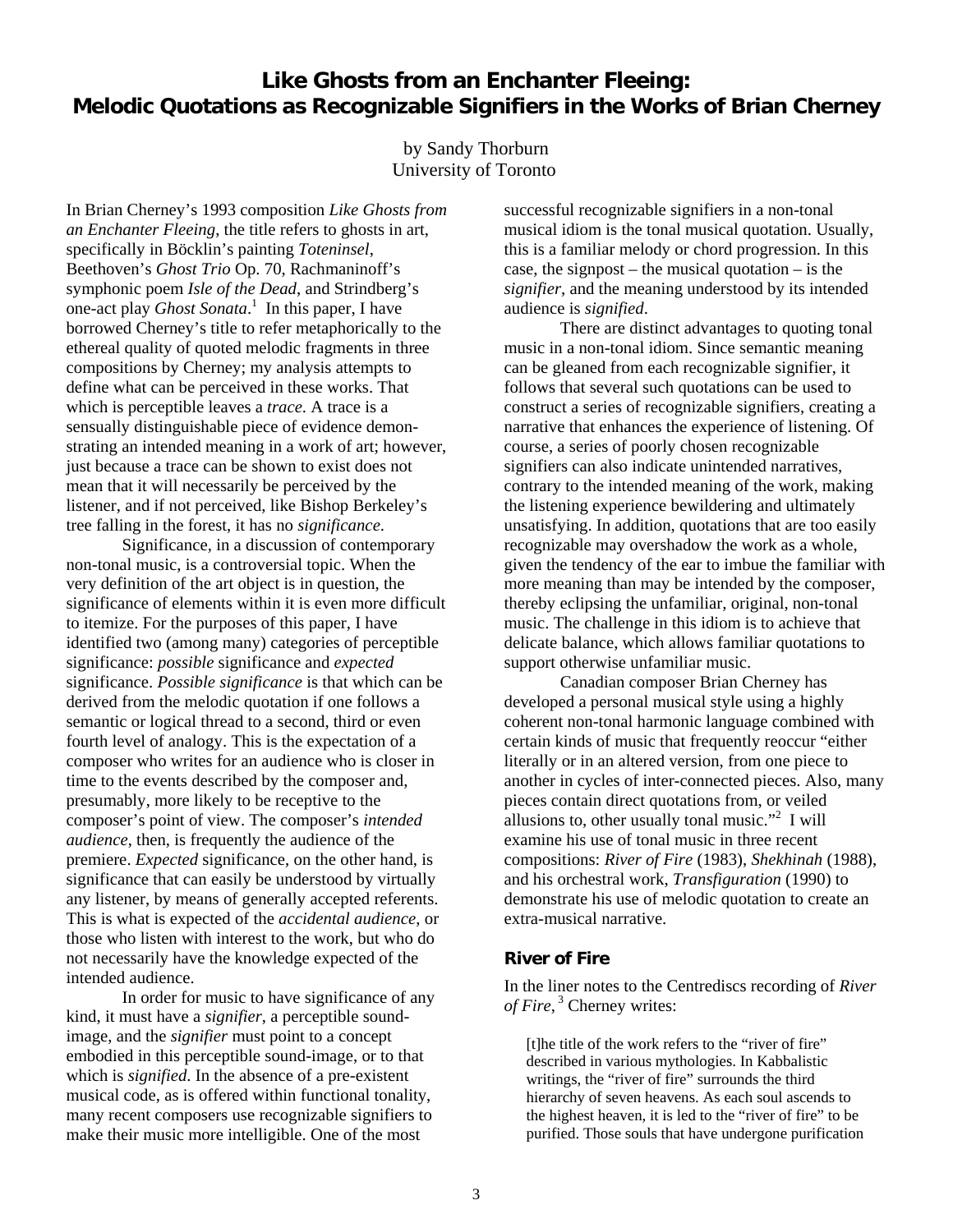or have been pardoned during their earthly existence continue their ascent. Some souls, however, drown in the "river" and are consumed, to remain in flame until the end of all cycles of existence.

Cherney creates a sonic world to conjure up this mythical river of fire. The melody, played by the oboe d'amore, consists of contour and tone-colour, while the harp offers support: tone-colour, effects, echoes and sometimes a sort of harmonic support to the melody. He has constructed a series of impressions, consisting of timbres. Extended instrumental techniques like harmonics, *bisbigliando*, "rustling" *glissandi*, the percussive effect of striking the harp with the rubber tuning key, knocking on the body of the instrument, pedal glissandi, tone clusters, tone-splitting on the oboe d'amore, phasing techniques, all give an audible sense of otherness to the music. The most striking melodic cell consists of a rising major second, minor third, and major third:

#### **Example One**: melodic cell

 $6 + 1$ 

This melodic cell is a reference to Mahler's song *Ich bin der Welt abhanden gekommen*, from the 1901 *Rückert Songs*, more specifically to the setting of the Rückert lyric, "I have lost track of the world."<sup>4</sup> Significantly, Cherney does not quote directly from the song. Instead, he imitates the gesture, (the rising gesture:  $B$  |-C-E |-[E-E | ] and the descending gesture: A-G- $E_{\flat}$ -C-D-B $_{\flat}$ ) rhythmically transformed, and clearly heard for the first time one bar before rehearsal  $D^5$ :

**Example Two**: Brian Cherney *River of Fire*



The clearest reference to this melodic fragment occurs shortly before ten graphically notated, circular bars that appear as the central argument in the piece. This statement consists of an extended gesture on the oboe  $d'$ amore, (E-F $\sharp$ -A-C) played over a repeating sixteenthnote pattern in the harp (p. 6 in the score).

Motives, important as they are in *River of Fire*, are not the only element inspired by the Mahler-Rückert song. The instrumentation is also crucial to establishing mood in the work. The timbral qualities of the Mahler song, that focus on the qualities of the cor anglais and the harp, match the sonic intentions of

*River of Fire* (in *River of Fire* they are for harp and oboe d'amore, which is closely related to the cor anglais); in both works, these timbres can been heard as intimations of the afterlife.<sup>6</sup>

The text of the Mahler song refers to mental and physical states similar to those described in the Kabbalistic heaven – a place of repose experienced by the dead. Mahler chose his signifiers carefully: the instrumentation and the lyric evoke the spirits of the dead. The symbolic importance of this reference in *River of Fire* is highly relevant; as a work dedicated to the memory of a relative (Cherney's grandfather, Alfred Green), and simultaneously referring to the mythological river of fire, it is crucial that the piece make clear that the river of fire described is a place where the dead may attain solace.

The depiction of otherworldly solace has been attempted many times before; in his late works, especially *Prométhée*, Russian composer Aleksandr Scriabin used the "mystic chord", which he referred to as the "chord of the pleroma." The "pleroma", according to Richard Taruskin, is

a Christian Gnostic term derived from the Greek for "plenitude". . . the all-encompassing hierarchy of the divine realm . . . Its preternatural stillness was a gnostic intimation of a hidden otherness, a world and its fullness wholly above and beyond rational or emotional cognition.<sup>7</sup>

This description is strikingly similar to Cherney's description of the Kabbalistic "river of fire". The chord, (is almost identical to the motif that characterises the music of solace in *River of Fire*:

**Example Three:** a) Scriabin's mystic chord b) Cherney *River of Fire*, letter H



Cherney, however, was unaware of this resemblance to the mystic chord. In an email, he wrote: "I was not consciously using Scriabin's mystic chord. I chose this chord because I liked the sound of it with that particular spacing."8 The similarity of Cherney's arpeggiated chord to Scriabin's was not deliberate (although it may have been subliminal on his part) and yet in both works the chord is virtually identical, suggesting that active listeners create connections that were not intended by the author, but which are nevertheless relevant. On the other hand, it could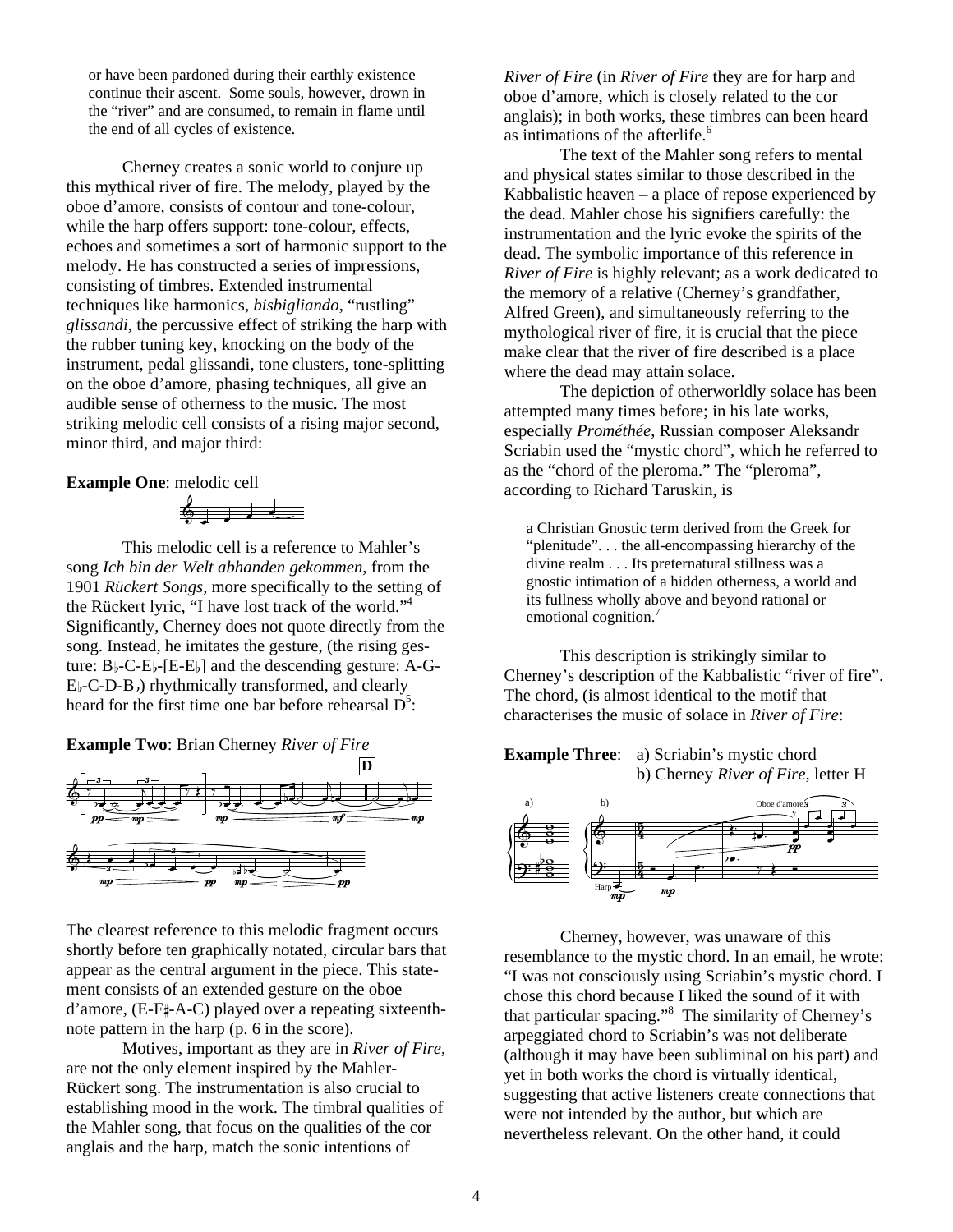suggest there is something genuinely evocative of solace in this chord; something greater than what the mind of any individual composer could create.

The state of mind suggested by the words solace, comfort, or consolation, like stillness,<sup>9</sup> is a relative condition, and it cannot exist without its opposite: tension. *River of Fire* draws upon several powerful consoling factors, in the tone colour of the harp and the oboe d'amore and possibly recognizable melodic fragments. The most effective consoling factor though is a repeated chord progression played by the harp, consisting of the "I have lost track of the world" motif (in descending form:  $G-E_{\nu}-D_{\nu}-B_{\nu}$ , and in ascending form:  $A-B_{\nu}$ -C-E $_{\nu}$ ), harmonized in a non-tonal manner, over a low C drone, at figure N, as seen in example four:

#### **Example Four**: Brian Cherney *River of Fire*, letter M through letter P (reduction)



This pattern serves as a sort of musical background of increasing and decreasing tension, which is consoling because it is defined by known harmonic and melodic parameters, but also vaguely disturbing because it goes out of phase with the oboe d'amore melody by one quarter-note each time the locus of the melody changes during this graphically notated section. Another element that contributes to this tension is not something that can be cognitively perceived by the listener: the section is notated in a deliberately obtuse configuration, which may alienate the performers, thereby increasing their (perhaps subconscious) level of tension in the performance.

When this modularly notated section is complete, the music immediately following is made up of an oboe d'amore melody based on the inverse of the motif from example one (descending major second, followed by a descending minor third  $-C-B$  $\rightarrow$ -G), accompanied by a repetitive pattern based on the music of solace from example four on the harp. After the high point of the work, these familiar elements give a sense of comfort, and because the melody outlines the inverse of the setting of the Mahler lyrics ("I have lost track of the world"), may suggest salvation (perhaps: "I have gotten back on track of the world"). The final consoling factor is a repetition, in the dying measures of the work, of the introduction, which brings to mind a highly stylized ABA structure. Such hints of familiar elements allow the listener to create patterns of recognition in a work that is otherwise extremely dense.

#### **Shekhinah**

*Shekhinah* (1988) for solo viola, uses signifiers in a more personal manner.<sup>10</sup> It was inspired by a photograph published in the *Montreal Gazette* on March 19, 1988, accompanying a review of the book *The Holocaust in History* by Michael Marrus.<sup>11</sup> The photo depicts a procession of women and children; Cherney subsequently discovered it had been taken at Auschwitz. The composer describes his inspiration in a note, published with the score:

My attention was particularly drawn to one of the women in the photograph – a striking figure with a shawl over her head, taller and younger than most of those around her. Her bearing and facial features reminded me, in an uncanny way, of the violist Rifka Golani, for whom I was about to write a work for unaccompanied viola. The idea then occurred to me to write a work for that woman in the photograph, dedicated to her memory. I hoped thereby, in some small way, to rescue her from anonymity and oblivion. $^{12}$ 

Anonymity and oblivion is the fate of the anonymous victim, the signified without a signifier, and so Cherney named the piece *Shekhinah* to relate this nameless woman to womanhood, to divinity, and to Judaism.

 The term *Shekhinah* is the name given to the female aspect of the divinity in the Kabbala. It is a passive, receptive, mystical embodiment of the community of Israel; it is also the only aspect actually experienced by the Kabbalists.<sup>13</sup> There is a double relevance to *Shekhinah*: on an individual level, it is a memorial to the anonymous woman in the photograph, but on a broader level, it is a representation of female divinity, which consists of three archetypes, *nefesh*, *ruah* and *neshamah*: daughter, bride and mother. *Nefesh* is described as "restless and unstable . . . made up of trills, glissandi and quickly moving passages"<sup>14</sup> and the opening of the work depicts this archetype. Cherney composed a lullaby in a minor mode, reminiscent of Eastern European Jewish folk melody, as a sign of the *neshamah*, or mother aspect of the female divinity:

#### **Example Six**: Brian Cherney *Shekhinah*, bars 70-73



Immediately following the first statement of the lullaby, there is a reference to Schubert's song "Death and the Maiden," a representation of the bride, the *ruah*, the sexual element of the divine selfhood: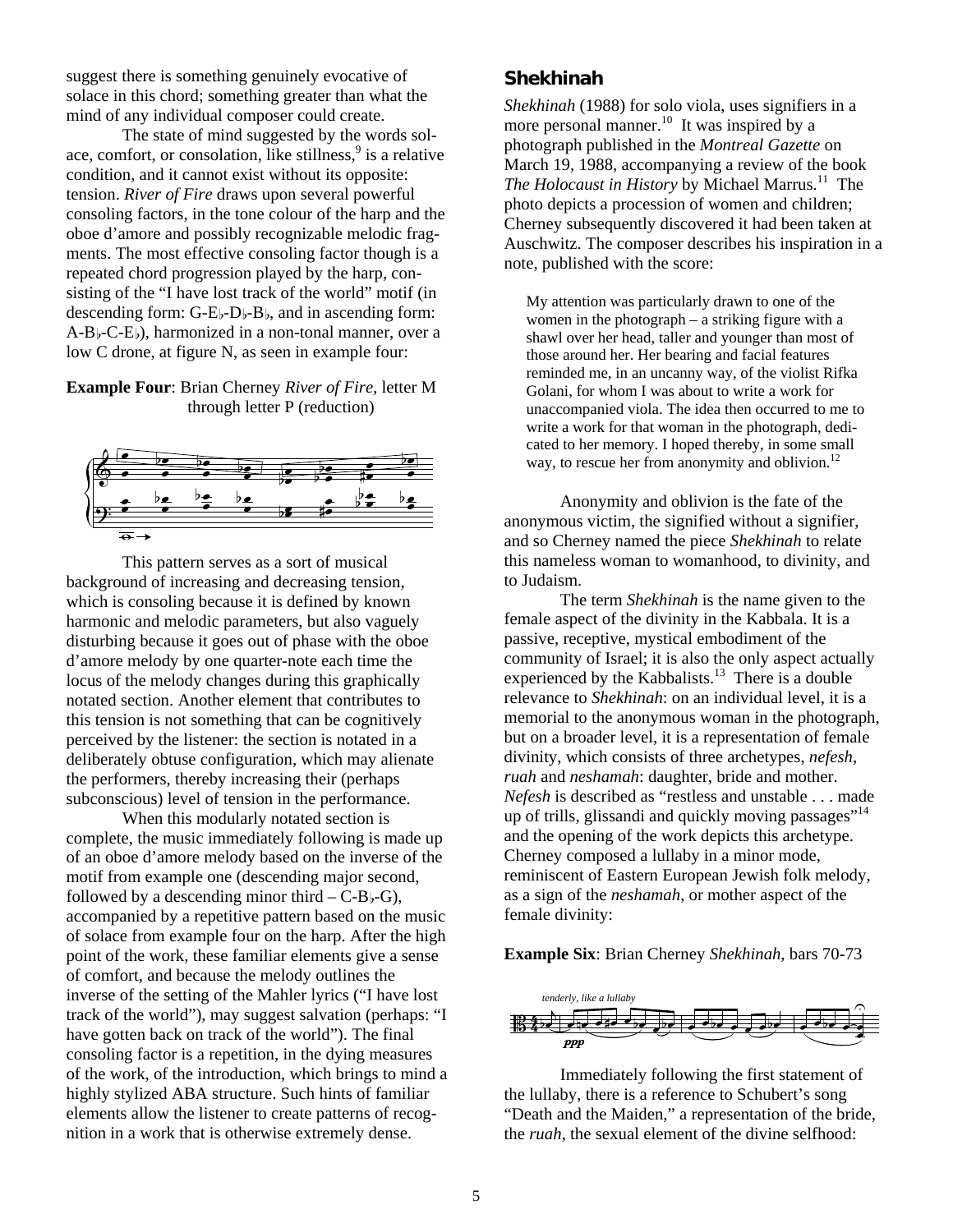**Example Seven**: Brian Cherney *Shekhinah*, bars 112-15



A fragment of an untitled partisan song from World War II follows soon after, followed by the melodic setting of the line "ich bin noch jung", from "Death and the Maiden":

**Example Eight**: Brian Cherney *Shekhinah*, bars 121-25



 As a *topos*, "Death and the Maiden" depicts one of the first artistic connections between death and sexuality, a connection collectively referred to as a *danse macabre*. The earliest known reference to "Death and the Maiden" is in the 1517 painting by the Swiss Reformation painter Niklaus Manuel Deutsch  $(1484-1530).$ <sup>15</sup>

The musical material of "Death and the Maiden" is intervallically linked to the fragment of the partisan song, allowing the listener to join the two aurally, suggesting defiance in the maiden's statement "ich bin noch jung" (I am still young). The fragment of the partisan song is stated using harmonics, giving it an otherworldly quality. It is also played in dotted and cut rhythms, suggesting a children's mocking chant. Nevertheless, after it is treated in bars 121-35, it is never referred to again, while "Death and the Maiden" is fragmented, transposed, and finally distorted until it is utterly unrecognizable.

What is remarkable about the construction of *Shekhinah* is the dialectic between recognizable elements – the lullaby and the two songs – and the atonal elements. As a memorial to the unknown woman in the photograph, the work takes elements of her perceived character – mother, bride, and daughter – as well as elements from the world in which she lived. The partisan song corrupts the statement of "ich bin noch jung," suggesting the futility of defiance as well as a morbid irony in the face of certain death. The lullaby suggests her only apparent means by which to defeat death, in the form of the immortality afforded by motherhood.<sup>16</sup>

The song "Death and the Maiden" is in German, the language of the unknown woman's oppressor. But perhaps even more significant to the intended audience is the fact that it was quoted by George Crumb in his 1970 electric string quartet *Black Angels*, which was inspired by the Vietnam War.<sup>17</sup>

Cherney's inspiration, in addition to the commission from violist Rifka Golani, was the anonymous woman pictured in the photograph. The soul of the woman, who almost certainly died shortly after this photograph was taken, is offered transcendence in the music. The significance of the fact that Rifka Golani, who resembles this anonymous woman, was playing the work at its premiere, would have added poignancy to the premiere.

#### **Transfiguration**

Not only did Cherney give immortality to this unknown woman in *Shekhinah*, but also he revived her memory in his 1990 orchestral work, *Transfiguration*. 18 This work is dedicated to Raoul Wallenberg, the Swedish diplomat who, as a member of the Swedish legation in Budapest during the last month of World War II, saved thousands of Jews who would otherwise have been sent to death-camps. He was arrested by the Red Army following the war, and has not been seen since.<sup>19</sup> Early on in the work, (bars 2-10, 38-48) three solo violas begin playing the opening *nefesh* (daughter) section of *Shekhinah*, and later, about two-thirds of the way through *Transfiguration* (bars 233-62), Cherney quotes extensively from the same *nefesh* (daughter) section, beginning with a solo viola, and gradually dividing the figure between seven violas. This quotation has metaphorical significance in *Transfiguration*. The single woman that was memorialized in *Shekhinah* is duplicated to represent the many people who were saved by Wallenberg. In semiotic terms, the trace of the lost woman can be seen in the memory of the lost Wallenberg, as represented in the orchestral piece.

"Death and the Maiden" is quoted in bars 117- 20 of *Transfiguration* by the bassoons, trombone, tuba, violas and contrabasses, in intervallic augmentation, including a temporal augmentation of the "ich bin noch jung" melody, bars 120-24 on the solo viola, and in at bars 204-5 in all the strings.

The symbolic importance  $-$  in context  $-$  of these melodies is great: although the initial, static melody of "Death and the Maiden" is bolstered by enhanced orchestration in *Transfiguration*, it has also been altered, giving it only a faintly recognizable character. Only the macabre "ich bin noch jung" quotation is quoted verbatim, and in fact, it is given strength by increased dynamic markings, and by the fact that it is played in the midst of an otherwise quiet, yet large orchestra.

The word transfiguration, according to the Oxford English Dictionary, means "a change in form or appearance, especially so as to idealise or elevate." Raoul Wallenberg's actions during the dying days of World War II are those of a saviour from the perspective of a Hungarian Jew. If one were to create a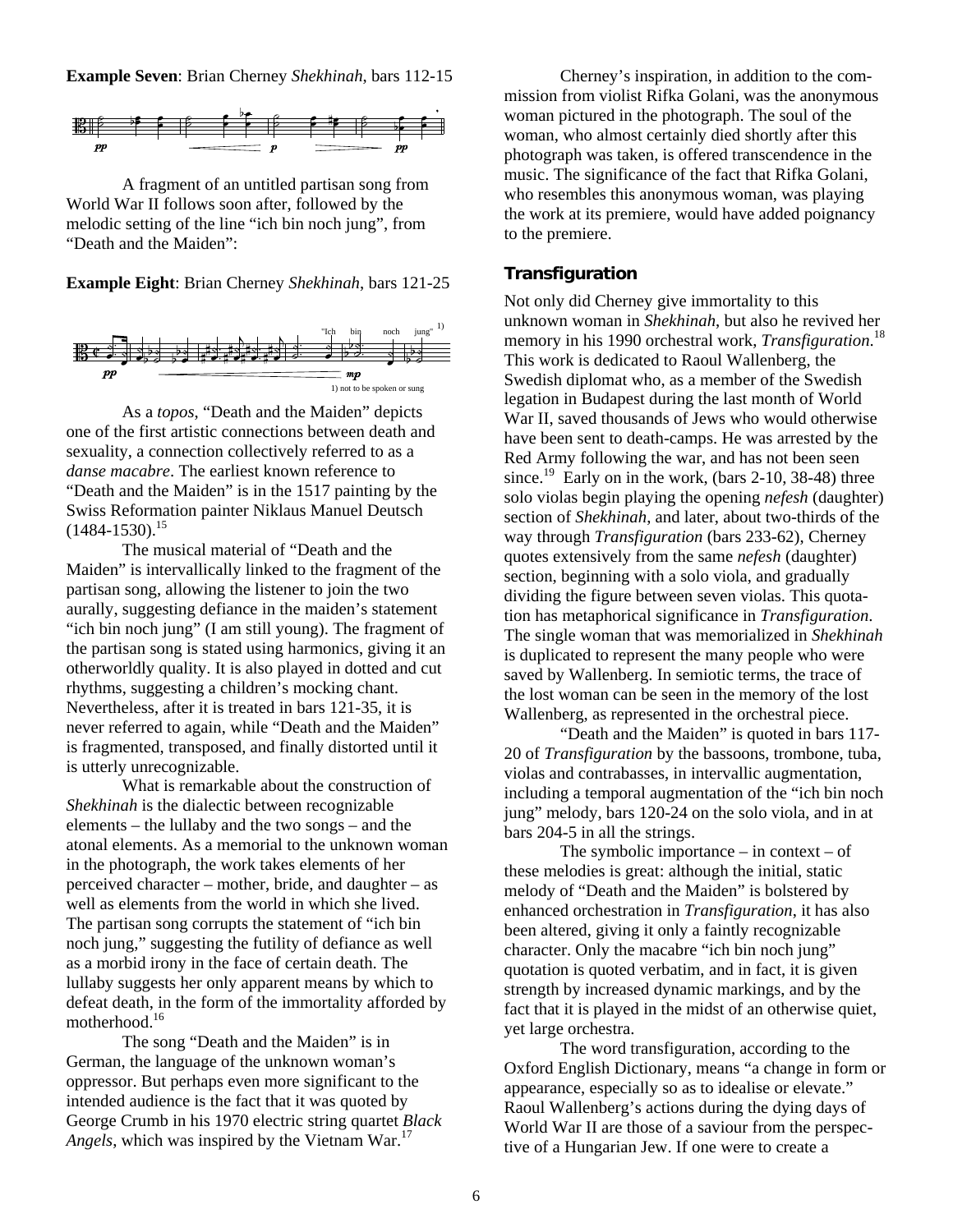narrative based on the signifiers in the work, it would not be difficult to see the indomitable spirit of the Shekhinah, the transformation of death, and the strengthening of the desire to remain young by the augmentation of the melody associated with "ich bin noch jung." As a mimesis, the composition contains all the elements of the memory of Raoul Wallenberg.

#### **Conclusion**

An analysis based on the perceptible, rather than the intended meaning, [this is referred to as an *esthesic* analysis] relies on various levels of intelligibility in its signifiers. To achieve this, Cherney has chosen to quote or refer to material either with known significance or recognizable attributes to its intended audience. By choosing the melodies he did, from Mahler's *Rückert Songs*, Schubert's "Death and the Maiden," the untitled, wordless partisan song, and the composed tonal lullaby, Cherney has provided a set of recognizable signifiers, producing a series of evocative, but not entirely understood images, that appear and disappear – like ghosts from an enchanter fleeing – within and through the musical fabric. The cumulative effect of this game of musical hide-and-seek is impressionistic in its aesthetic, yet, in the end, remains entirely consistent with his musical language.



Composer Brian Cherney

#### **Endnotes**

 $\overline{a}$ <sup>1</sup> The title is from Shelley's poem, *Ode to the West Wind* (1820).

 Brian Cherney, programme notes to *La Princesse lointaine*, November 28, 2002, Toronto Symphony Orchestra, p. 7.  *River of Fire* was winner of the 1985 Jules Léger Prize for new chamber music. It is recorded by Lawrence Cherney (Brian's

brother), oboe d'amore, and Erica Goodman, harp, on *The Charmer*, CMC Centrediscs, 1995 (CMC CD 5395). 4

 $<sup>4</sup>$  In an email to the author, Cherney wrote (November 30, 1999):</sup> "In fact, *River of Fire* contains a rather important reference to one of the Mahler-Rückert songs (the reference comes near the end of the piece but there are plenty of hints earlier) … Rather than direct quotation, I much more often make allusions to other music (i.e. pieces) – this means that I use certain features of the original such as texture and rhythm but alter the pitch structure to fit the context." Although the oboe d'amore is transposed in the score, musical examples in this paper are indicated at concert pitch. 6

<sup>6</sup> Throughout Western music, the harp is associated with visions of heaven, and the more pleasant aspects of the afterlife, while double reed instruments, at least from Gabrieli, and Monteverdi's *Orfeo* (1607), often supplant the trumpet as indicative of hell. In addition, double reed timbre has been associated with the East for hundreds of years, for instance in the "Turkish music" idiom of many 17th and 18th century European composers, including Mozart. 7

 Richard Taruskin, "Scriabin and the superhuman," *Defining Russia Musically: Historical and Hermeneutical Essays* (Princeton: Princeton University Press, 1997): 341-2.

<sup>8</sup> Private correspondence with the author, March 28, 2000.  $9$  The word "stillness" is frequently used by Cherney in titles to his works. Examples include *In The Stillness Between* (1982), *In The Stillness of the Seventh Autumn* (1983), *Into the Distant Stillness* (1984), *In Stillness Ascending* (1986), *In the Stillness of the Summer Wind* (1987), *In the Stillness of Eden* (1992) and *In the* 

*Stillness of September 1942* (1992).<br><sup>10</sup> The work has been recorded by Rifka Golani on *In Stillness Ascending*, MCGILL CD 750036-2.

<sup>11</sup> The photograph is reproduced in the published edition of the score (Les Éditions Doberman-Yppan, 1992).

<sup>12</sup> This quotation is taken from the preface to *Shekhinah* (see n. 11). <sup>13</sup> The history of the word "Shekhinah" is long and circuitous. In the thirteenth century, a Spanish Jew, Moshe de Leon claimed to have discovered the text of the *Zohar*, a book attributed to the second century Palestinian Rabbi, Shimon ben Yohai who was in hiding at the time of the Roman occupation of Palestine, around the time of Jesus. The text, written in medieval Aramaic, is a mystical commentary on the *Torah*. It was published and distributed throughout the Jewish world, precipitating a tradition of mystical study known as the Kabbal. In the *Zohar*, the Shekhinah seems to be the intermediary between the divine life and the earthly existence. Moses, when he is taken up, becomes an embodiment of the Shekhinah, manifested as a physical perfection rather than a

physical ascent into heaven.<br><sup>14</sup> Notes by the composer in the score of *Shekhinah* (see n. 11).<br><sup>15</sup> On the Internet: www.geocities.com/ppollefeys/fille\_manuel.jpg.<br><sup>16</sup> Cherney gave her a kind of immortality by dedicatin her, but she could not have known that this would happen. <sup>17</sup> The score bears two inscriptions: "in tempore belli" (in time of

war) and "Finished on Friday the Thirteenth, March, 1970". In

addition, Cherney cites Crumb as one of his major influences.<br><sup>18</sup> *Transfiguration* was recorded by the Orchestre Métropolitain, under the direction of Walter Boudreau, in 1991 (SMCD 5106).  $19$  The Russians claim that Wallenberg died in Russian captivity on July 17, 1947, but reliable witnesses claim to have seen him after that. He was arrested and sent to Moscow, then transported to the Lubjanka prison, according to eyewitnesses. There is no conclusive evidence of his death, or how he died (www.raoul-wallenberg.net).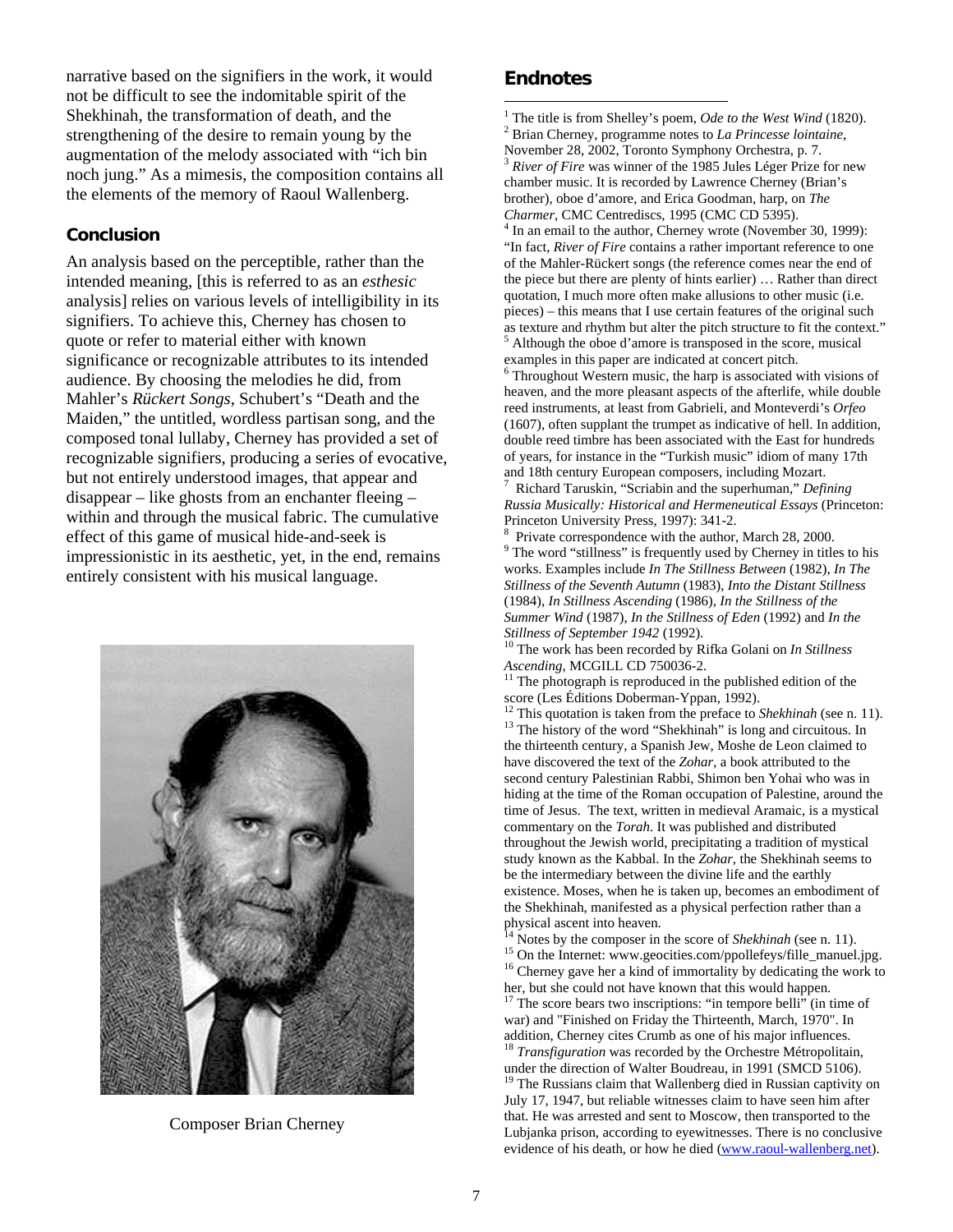## Premieres of New Orchestral Works by Istvan Anhalt and Brian Cherney



Conductor Glen Fast with Istvan Anhalt Grand Theatre, Kingston, September 20th, 2002

At 83 years of age, composer Istvan Anhalt shows no signs of slowing down. Indeed, the years since his retirement in 1984 have been the most productive of his career, with major works for orchestra, voice, and string quartet, plus two large-scale operatic works, *Traces (Tikkun)* and *Millennial Mall*. The latest installment in his impressive post-retirement output, the orchestral work *Twilight~Fire (Baucis' and Philemon's Feast)*, was premiered September 20th, 2002 by the Kingston Symphony at its regular concert venue, the Grand Theatre. It was a significant occasion, marking as it did the first time that an Anhalt work has been premiered in the city he has called home for the past three decades. Local composers turned out in force for the premiere, including Kristi Allik, John Burge (whose new Trumpet Concerto is to be premiered by Stuart Laughton with the Kingston Symphony on January 12th, 2003), F.R.C. Clarke, Alfred Fisher and Marjan Mozetich. Glen Fast, who is currently in his twelfth season as Music Director of the Kingston Symphony, led a polished and well rehearsed performance of this intricate and involving new work.

*Twilight~Fire* was written to celebrate the golden wedding anniversary of Istvan and Beate Anhalt (who were married on January 6th, 1952). The subtitle alludes to the story in Ovid's *Metamorphoses* about an elderly couple who offer shelter and a humble meal to two strangers, who turn out to be Jupiter and his son Mercury. As repayment of their kindness, Jupiter grants their wish to die together and turns the couple into two trees. As Anhalt wrote in his programme note for the work, "Without ever entertaining the idea of a piece in the manner of 'program music', which had no appeal for me, I hoped that the sounds of the new piece would somehow evoke the spirit of this antique Greek story."

Intricately scored for a classical orchestra of double winds and strings with added percussion, keyboard and harp, the work opens and closes with both conductor and players immobile and silent for about 20 seconds. Two solo violins lead off the work with an expressive melody to which other instruments are gradually added. The tempo is prevailingly slow and the gestures appropriately delicate and intimate in the first half of the piece. A striking feature of the second half is a series of improvisatory cadenzas, for harp, clarinet, flute, and celesta over a sustained chord in the strings. The

work ends in a mood similar to the beginning; Anhalt notes that the music of the concluding bars, scored for solo viola and cello, resembles "two trees standing close to each other with their branches intertwining, suggesting a couple in an ageless embrace." The work, which was tailor made for the Kingston Symphony, is a fine addition to the repertoire. *R.E.*

The premiere of Brian Cherney's double concerto *La Princesse lointaine* (by the Toronto Symphony on Wednesday, November 27th, 2002 at 8:00 pm in Roy Thomson Hall, with two subsequent performances on the 28th and 30th) demonstrated the musicians' love of contemporary music. The orchestra, under the direction of Christopher Seaman, the music director of the Rochester Philharmonic Orchestra, began the concert with Elgar's *Cockaigne Overture*, turning in a rather ragged and lacklustre performance, but something happened between the end of the Elgar and the beginning of the Cherney piece. Maybe the orchestra likes to play quietly  $- I$  don't know  $- I$ but whatever it was, was heartening for Canadian music.

The work was commissioned by the CBC for the harpist Judy Loman, the english hornist Cary Ebli, and the Toronto Symphony, all of whom played beautifully. Cherney has a knack for writing music that is shy and yet extroverted, idiomatic and impressive to the ear. Like George Crumb's early music, his work is highly attuned to the nuances of beauty. Cherney named the composition *La Princesse lointaine* because he saw in the double concerto a sort of relationship as though between two people, and this attraction - separation idea reminded him of the long and convoluted bond between Irish nationalist Maud Gonne and the Irish poet W.B. Yeats.

The texture of the work is fine and carefully wrought, with microscopic changes in texture and colour. The strings could frequently be heard fingering notes without bowing them, and the clicking of the woodwind instruments lent an ethereal quality – as though we were in the presence of hordes of busy insects. As Cherney writes in his programme note, "the orchestra provides connective tissue, colour, amplification, commentary, and even disruption." And so it does, but it also contributes much more. The shape of the piece was carried along by the melodic qualities in the orchestra's music more than that of the soloists, and the result was a highly structured and delicately wrought piece, the best I have heard to date by Cherney. He has a real affinity for double reeds and harps; it is hard to say just how it happens, but the combination of these two sounds gives the music a distinctly Cherney-esque quality. The language is a sophisticated non-tonal idiom, distinct and divorced from any "ism"; it is a personal style based, it seems, on the whims of his ear. And Cherney's ear is one that is remarkably adept at choosing chords and timbres which are neither jarring, nor overly delicate. His music is quietly robust and moving, in a cerebral way. While the work is not programmatic, the musical logic was wellconceived, extending its arc over the full 18 minutes, and leading logically to a satisfying conclusion. *Sandy Thorburn*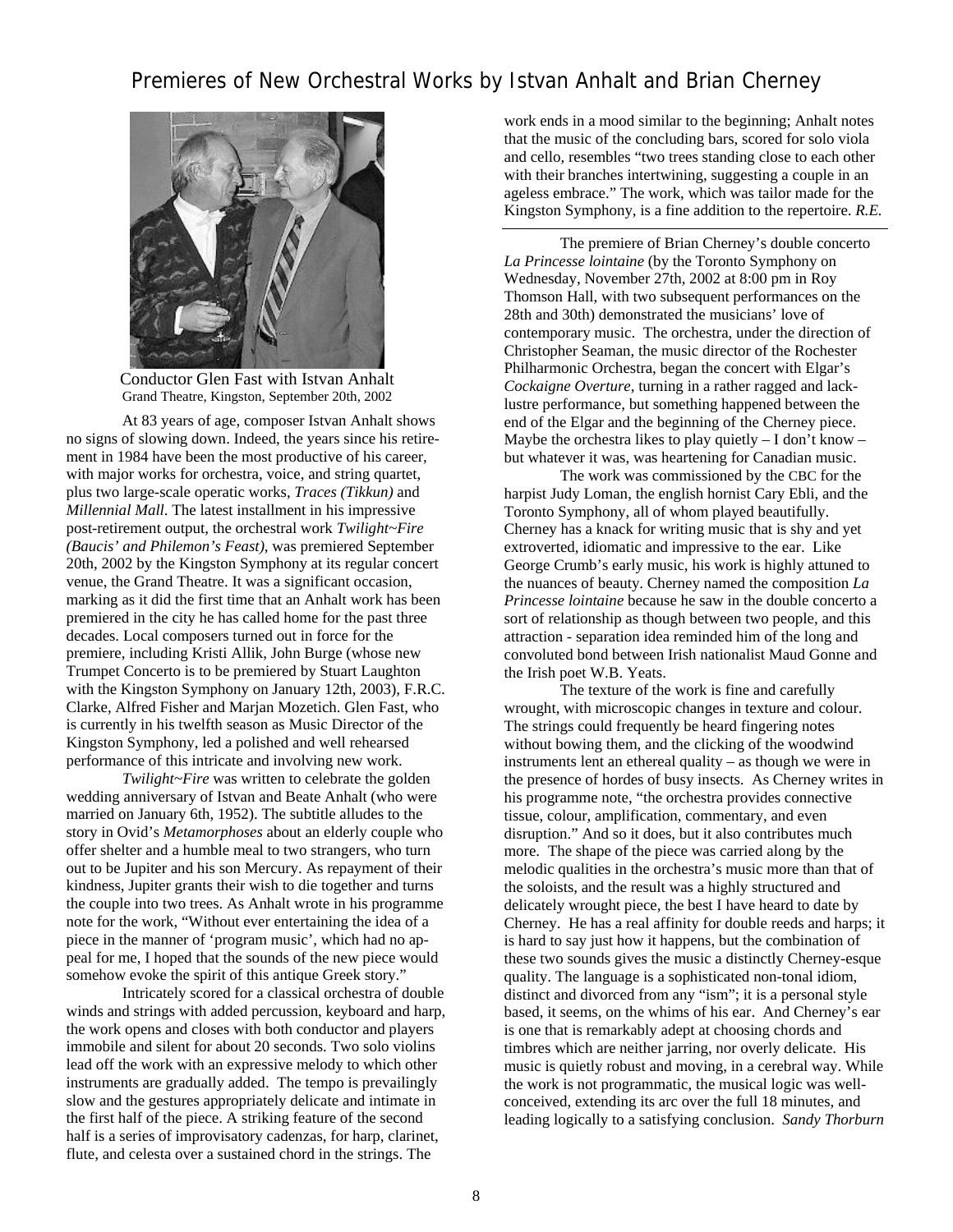#### **Survey of Canadian Music Courses**  Number One in a series

John Weinzweig stopped by the Institute for Canadian Music recently to remark that the University of Toronto is the only university in Canada not offering a course in Canadian music, according to a recent survey by the Canadian League of Composers. Presumably the survey was done in the 2001-02 academic year, as there is a course on "The Experimental, the Avant-Garde and Their Influence on Contemporary Canadian Music," at the University of Toronto this year, which is being taught by Linda Arsenault. I have not seen the survey, but if Weinzweig is correct then Canadian music courses are now offered at every Canadian university. If true, this marks a significant improvement over 1990, when Beverley Diamond found that at least a dozen of the 41 music programmes being offered by the member institutions of the Canadian University Music Society did not include a course in Canadian music.<sup>1</sup>

Beverley Diamond's article of a dozen years ago (see n. 1) was the last time that a comprehensive survey of Canadian music courses was made. As these courses are for the most part currently taught in isolation, with little or no communication between the instructors who are offering them, the *ICM Newsletter* is undertaking an ongoing survey of Canadian music course offerings.

Here is the first installment, offered in the hope that it may promote an exchange of ideas, information, and encouragement to all who are engaged in teaching any form of Canadian music at the university level.

<sup>1</sup> Beverley Diamond, "Canadian music studies in university curricula," Association for Canadian Studies *ACS Newsletter*, 12.3 (Fall 1990): 16

\_\_\_\_\_\_\_\_\_\_\_\_\_\_\_\_\_\_\_\_\_\_\_

### Canadian Music at McMaster University by Teresa Magdanz

The course 3T03E/History of Canadian Music was implemented and first taught by Frederick Hall in 1978 at McMaster University. Since that time it has been offered every other year, and more recently it has been taught by various local scholars. Currently, it is a one-semester course that runs for 12 weeks in the form of a once-weekly three-hour evening lecture. Since its inception 3T03/Canadian Music has served as an elective for both music students and non-specialists, attracting a wide variety of students. This past term, which was my second year as the course instructor, there were 36 students from a total of 16 disciplines and four different levels (second-year to fifth-year). Initially I used the textbook *Canadian Music: Issues of Hegemony and Identity* (Toronto: Canadian Scholars' Press, 1994)<sup>1</sup> edited by Beverley Diamond and Robert Witmer. Currently, I am using my own course-kit with articles culled from a variety of texts (the Diamond / Witmer reader amongst them), anthologies, newspaper articles, and journals; however, the ordering of topics, issues and articles in the Diamond / Witmer book continue to exert a strong influence on the organization of materials for the entire 3T03E course.

The first four lectures are devoted to the centuries of musical practice up to and including the late nineteenth century. Weeks five to seven comprise a three-part section called "Towards a Canadian Identity": one seminar each is allotted to the discussion of the cultivation of an early twentieth-century audience, dissemination of folk music, and early broadcasting/radio practice and history. Next comes a two-part series entitled "Musicians in the 'Canadian'

Context." Using a variety of methodologies, we look in-depth at five musicians in a plurality of situations. A high-point of this module was a visit by Douglas Miller, a freelance musician living and working on both sides of the Canadian/U.S. border, who designs whatever musical instruments are required for the particular music-work situation.

The showing of the quintessential Canadian film *Goin' Down the Road* (1970) in Week 10 was used not only to kick-start a discussion of Canadian popular identity in and around the Centennial era, but also to highlight issues of diasporic space, and centreversus-margin culture. Finally, some of the most recent musical-cultural developments considered include the Toronto-Cuban musicscape (as written about by Annemarie Gallaugher), the burgeoning aboriginal blues movement, and the evolution of music-television in Canada.

<sup>1</sup> Unfortunately this book is out of print and is no longer available from the publisher. (*R.E.*)



 $\overline{a}$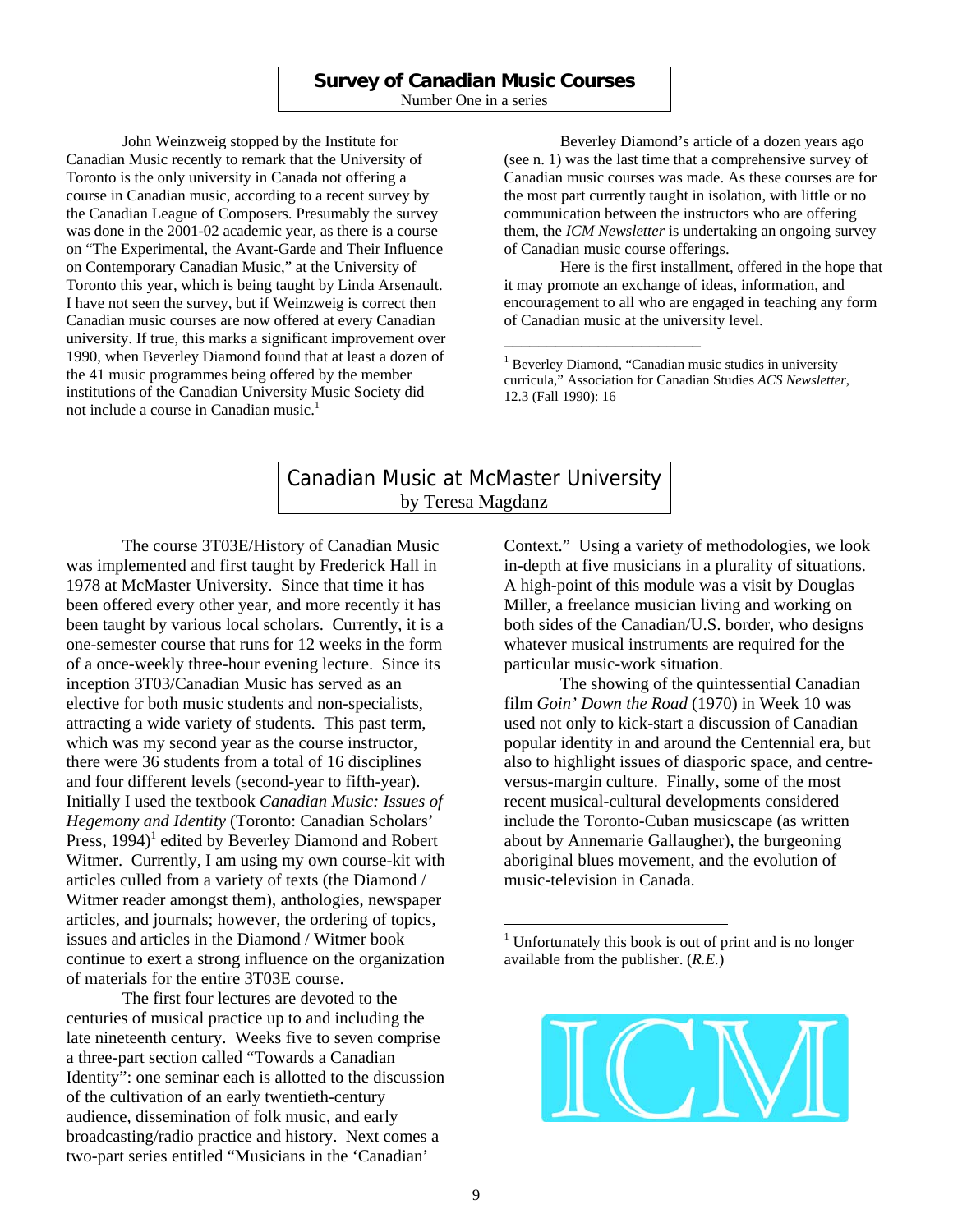# Canadian Music Historic Sites

Number One in a Series

This is the first in a series devoted to the examination of some of the significant places, and the significance of place, in Canadian music history. One of the defining aspects of national music studies is the idea of how geographical boundaries affect and influence musical processes. Music is created and performed in a particular location, and although the notion of place becomes diluted by broadcasting and recording media, it is still an important factor even in those dimensions.

I would like to express my thanks here to Alexandra Mosquin, a historian with the Historic Sites and Monuments Board of Canada, for providing information about musicians and music-related sites designated as being of national significance. The list she has provided will supply the subject matter for many installments in this series. Visit the HSMBC web site (http://www.parkscanada.gc.ca/hsmbc/) for further information, or to suggest an important musician or music-related site for the board's consideration.

# Maple Cottage, Leslieville, Toronto **(De)Constructing Nationalist Music History**

by Robin Elliott



#### Maple Cottage, at the corner of Memory Lane and Laing Street, Toronto

The plaque in the lower left-hand corner reads:

ALEXANDER MUIR 1830 – 1906 PRINCIPAL OF NEARBY LESLIEVILLE PUBLIC SCHOOL WHO WAS INSPIRED TO WRITE CANADA'S NATIONAL SONG "THE MAPLE LEAF FOREVER" BY THE FALLING LEAVES OF THIS STURDY MAPLE TREE ERECTED BY THE GRAND ORANGE LODGE OF BRITISH AMERICA 1958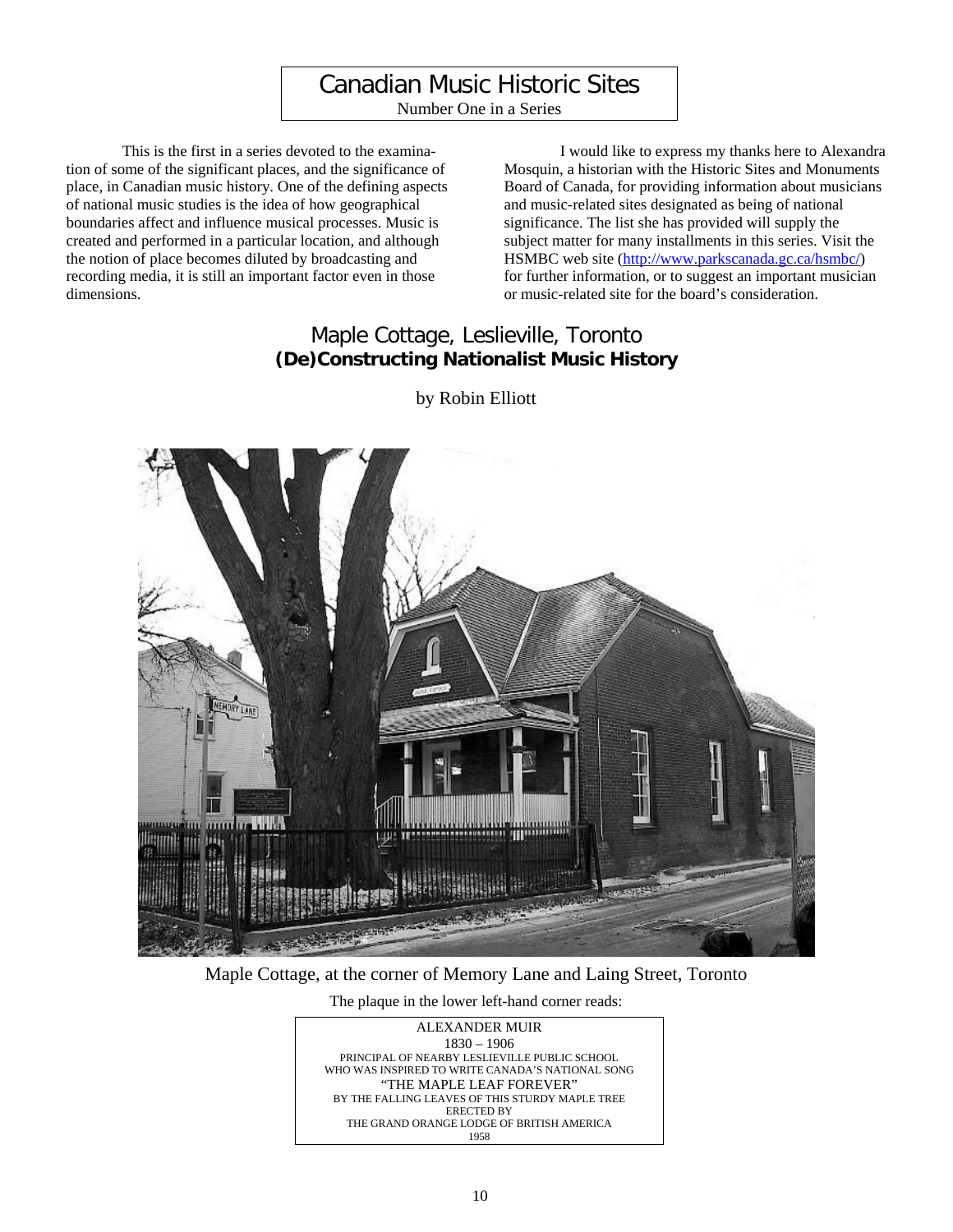On October 25th, 2002, there was a report about Maple Cottage in a Toronto local community newspaper. It began as follows:

The Leslieville house where the author of 'The Maple Leaf Forever' lived more than a century ago is officially entering a new era this weekend.

The Maple Cottage – an unassuming onestorey house on Laing Street south of Queen Street – will be celebrating its new life as a community centre this Sunday. One hundred and thirty-five years ago, the cottage's then-owner Alexander Muir penned 'The Maple Leaf Forever.' Until 1967, when 'O, Canada' took the role, the song served as Canada's unofficial national anthem. As legend has it, Muir – a principal at Leslieville Public School – was inspired to write the song while watching a maple leaf fall from the tree, which still stands, outside the cottage. $<sup>1</sup>$ </sup>

In point of fact, Muir never lived at Maple Cottage, $2$  and the legend connecting the maple tree on the property with his famous song, which was written in October 1867, rests on extremely shaky ground. According to the Toronto Historical Board, the cottage was built in 1873 and hence "can have no historical significance in relation to Alexander Muir or 'The Maple Leaf Forever'."<sup>3</sup> Even the 1873 date seems questionable, as the property is not listed in Toronto city directories until 1891. It was owned by a variety of private individuals (but never by Alexander Muir) for nearly 100 years, before becoming vacant in the late 1980s.<sup>4</sup> There were plans to tear Maple Cottage down to make way for a low-cost housing development, but when that project failed to materialize, a combination of political and community support resulted in over \$300,000 being spent in renovations and improvements to the modest building. A further \$128,000 has been set aside to landscape the property and furnish the cottage. There are plans to use part of the building to house a community archive for pictures and historical materials relating to the Leslieville area of Toronto. The cottage consists of a large meeting room, two offices, a kitchen, and a smaller room.

On 20 June 1958 a ceremony of dedication took place at Maple Cottage.<sup>5</sup> On that occasion, the Grand Orange Lodge erected a plaque (see bottom of p. 10) to commemorate Muir and his song. This plaque apparently replaced an earlier one which the Orange Lodge had put up in 1930. Officiating at the 1958 ceremony was Leslie H. Saunders, who was the Grand Master of the Orange Association and the Chairman of the Toronto Historical Board. Muir himself was a Presbyterian and an ardent Orangeman, devoted to the cause of loyalty to the British Crown, as attested to in the words of "The Maple Leaf for Ever."<sup>6</sup>

 Exactly when this particular tree came to be associated with "The Maple Leaf for Ever" is unclear. The legend about the song being inspired by one particular falling maple leaf received its definitive form in John Ross Robertson's chapter on Alexander Muir in his *Landmarks of Toronto*. 7 Robertson interviewed Muir's widow in January 1909 and heard the story from her; he also quotes a still earlier version of the story, which George Leslie (after whom Leslieville is named) wrote for a local newspaper some years after the song was written.<sup>8</sup> Both stories agree in essential details. Muir was looking for inspiration to write a poem for a contest, and was walking with Leslie. When a maple leaf landed on Leslie's arm, he turned to Muir and told him to write a poem about the maple leaf. Leslie provides exact details as to the location: he was the postmaster of the Leslieville post office at the time, located at 1164 Queen Street East, and the two men met there and walked eastward for a short distance when the maple leaf fell. Laing Street is about two blocks east of the old Leslieville post office; the maple tree with the plaque is a further half block south of Queen Street.

The 1930 Orange Lodge plaque seems to be the first association of the maple tree at 62 Laing Street with "The Maple Leaf for Ever." By 1930 that maple tree may well have been the only one left standing that was sufficiently old and near the location specified by Leslie to be a plausible candidate. Other locations would have served the purpose of commemorating Muir better, or at least equally as well: the Leslieville public school, for instance, where he was principal at the time he wrote the song, or 60 Churchill Avenue, where he lived at the time of his death in 1906. Perhaps the Orange Lodge records, if they still exist, could shed light on why the maple tree at 62 Laing Street was chosen as the location for the commemorative plaque celebrating Muir and his nationalistic song.

"The Maple Leaf for Ever" would make an interesting case study in reception history. Over the years the words have been tinkered with many times, beginning with Muir himself, who published an alternative set of lyrics in 1894. Others have attempted to make the lyrics more inclusive and less offensive to Canadians of non-British origin. On the other hand, Muir's song even today is regarded as a rallying cry for those who cling to a narrow view of Canada.<sup>9</sup> As such, the song fulfills one of the functions of nationalist music, as defined by Philip Bohlman:

Rather than representing the nation as a whole and serving purposes beneficial to everyone, nationalist music acquires more specific functions, perhaps the dissemination of a restrictive set of ideological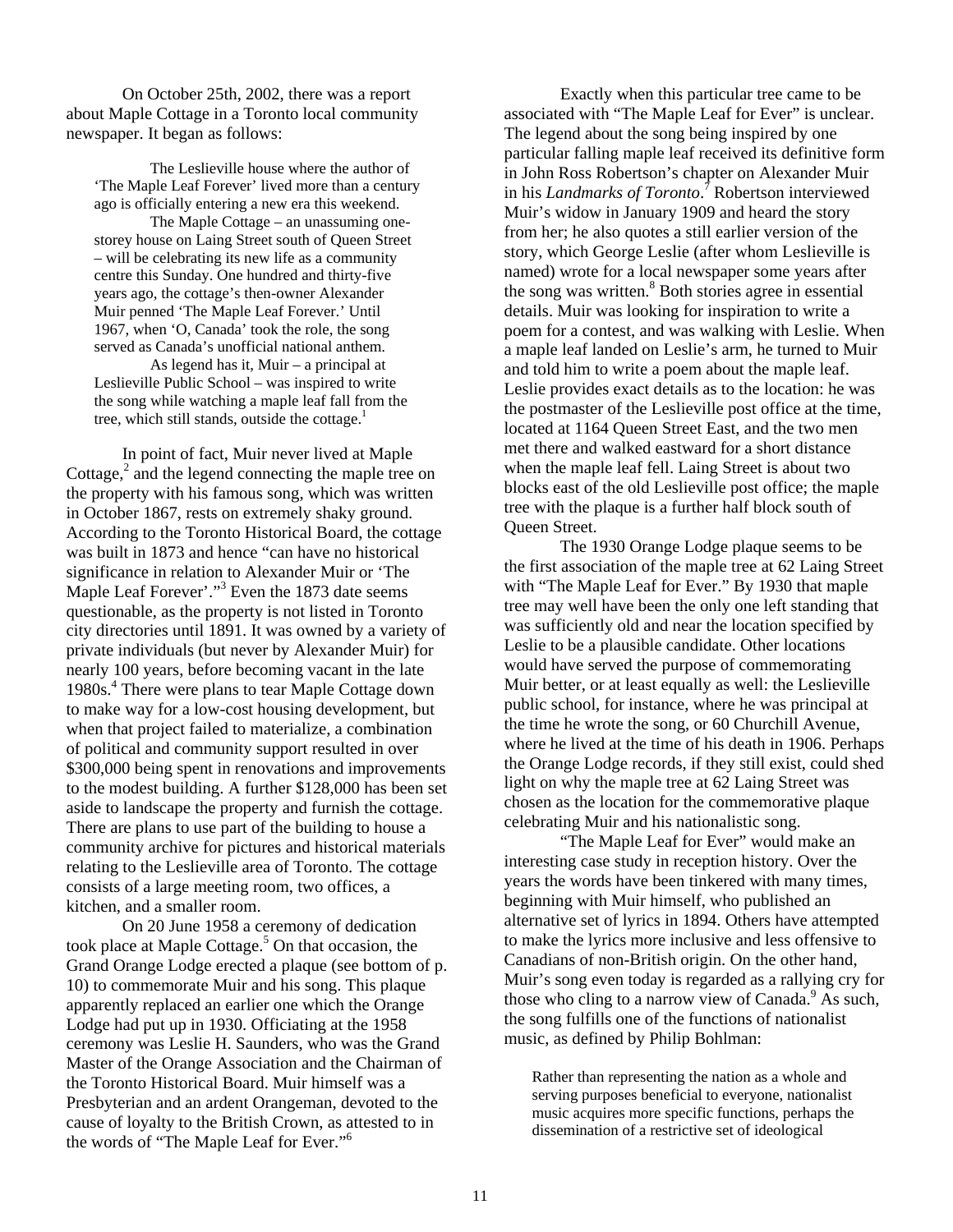values or the aggrandizement of a ruling ethnic group or an elite oligarchy. Music presents the nation with a way of preserving its past and thus writing the history of its present … By injecting nationalist sentiments into national music collections, scholars and government agencies alike *ispo facto* make room for some residents of a nation while taking away space from others.<sup>10</sup>

"The Maple Leaf for Ever" is easily incorporated into a nationalist narrative that tries to shape Canada into an "imagined community"<sup>11</sup> that does not coincide with the reality of the country today. As Tim Stanley has pointed out, this narrative strategy (which historians call "grand narrative") is not only exclusionary and racist, but is often based on not particularly good history.<sup>12</sup> That is certainly the case here, as witnessed by the various fantasies involved in the construction of Maple Cottage as an "historic site."

In the aftermath of the deconstruction of Maple Cottage as an historic site and Alexander Muir as a national hero, we are left with a number of pressing questions: What are the processes and mechanisms by which "The Maple Leaf for Ever" became one of the two most important national songs in late-nineteenth century Canada, which was already an ethnically and culturally diverse society? To what extent was Muir's vision of Canada shaped by his ardent Presbyterianism and membership in the Orange Lodge, and how were he and "The Maple Leaf for Ever" received by those who did not share his racial and religious background? What were his views on the French fact in Canada, and why did he omit to mention this defining feature of the country in his song?<sup>13</sup> Examining such issues has the potential to shed some much needed light on Alexander Muir and his national song "The Maple Leaf for Ever."

 $\overline{a}$ 

**Endnotes**<br><sup>1</sup> David Nickle, "'The Maple Leaf Forever' cottage to start new life," *The Beach-Riverdale Mirror* (Friday, October 25, 2002): 1. The first edition of Muir's song, reproduced in Frederick A. Hall, ed. *Canadian Musical Heritage, vol. 3: Songs I to English Texts* (Ottawa: Canadian Musical Heritage Society, 1985): 82-84 uses the title "THE MAPLE LEAF FOR EVER" on the title page, but "the Maple Leaf forever" in the lyrics. Both variants are found in the various subsequent editions of the song. 2 John Ross Robertson in "Chapter 36: Arthur Muir's life," *Land-*

*marks of Toronto*, series 6 (Toronto: J.Ross Robertson, 1914): 496- 586 provides detailed information about Muir's places of residence from the time he arrived in Scarborough township (from his native Scotland) at the age of three up to his death in Toronto in 1906. It is clear from Robertson's account that Muir never lived at 62 Laing Street, although he did live nearby in two different homes between 1863 and 1869.

 $3$  See Ontario Conservation Review Board, "RE: City of Toronto – Intention to Designate 62 Laing Street (Maple Cottage)," p. 3-4 at www.culture.gov.on.ca/culture/english/culdiv/heritage/crb/toronto\_ laing62.pdf (accessed 10 December 2002).

<sup>4</sup> The principal owners over the years were Edward H. Roberts (to 1900), Lemuel Sharpe (to 1907), Lewis Geddes (to 1920), Thomas Southam and later his widow Fanny (to 1952), and Margaret Francis (to 1974). Southam Scientific Instruments occupied the building in 1988, but it was vacant by 1991, at which time it was owned by Conestoga Investments Limited and was the subject of the Ontario Conservation Review Board hearing (see n. 3). 5 Some of the information in this paragraph is from the web site www.maplecottage.ca (accessed 29 November 2002; no longer active as of 10 December 2002, it can still be accessed as a cached web site).

 $6$  It is worth remarking here that the Orange Order was a dominant force culturally, politically, and institutionally in 19th-century Toronto. Between 1845 and the turn of the century, for instance, 20 of 23 Toronto mayors were Orangemen [source: Tony Ruprecht, *Toronto's Many Faces* (Kingston: Quarry Press, 2001): 226].<br><sup>7</sup> See n. 2

<sup>8</sup> *Landmarks of Toronto*, p. 558

<sup>9</sup> See, for instance, www.canadafirst.net/maple\_leaf\_forever (accessed 10 December 2002), an anti-immigration web site which claims that "The Maple Leaf Forever" is "the anthem of the real Canada" and "proudly proclaims the real origins of this country." 10 Philip V. Bohlman, *World Music: A Very Short Introduction*

(Oxford: Oxford University Press, 2002): 94 11 The phrase is taken from Benedict Anderson's *Imagined* 

*Communities: Reflections on the Origin and Spread of Nationalism* (London and New York: Verso, 1991).<br><sup>12</sup> See his "Nationalist histories and multiethnic classrooms,"

reprinted from *Education Canada* on the Historica web site at www.histori.ca/articles/article.do?ID=10972&sl=e (accessed 10 December 2002) and "Why I killed Canadian history: conditions for an anti-racist history in Canada," *Histoire sociale / Social History*, vol. 33/no. 65 (May 2000): 79-103. The latter essay by Stanley is a reply to the nationalist historian J.L. Granatstein's book *Who Killed Canadian History?* (Toronto: Harper Collins, 1998). <sup>13</sup> Faith Fenton in an interview with Muir for *The Canadian Home Journal* (1 February 1897) mentions that Muir visited Quebec for the first time in August 1896 and that he sang "The Maple Leaf for Ever" at Wolfe's monument on the Plains of Abraham. She adds that "Mr. Muir is especially pleased with the knowledge that our French confreres have accepted the song, and that it has been translated into their language" (as quoted in *Landmarks of Toronto*). But Helmut Kallmann in "The Maple Leaf For Ever," *Encyclopedia of Music in Canada*, 2nd ed. (Toronto: University of Toronto Press, 1992): 802 states that "no French translation of the song has been located".

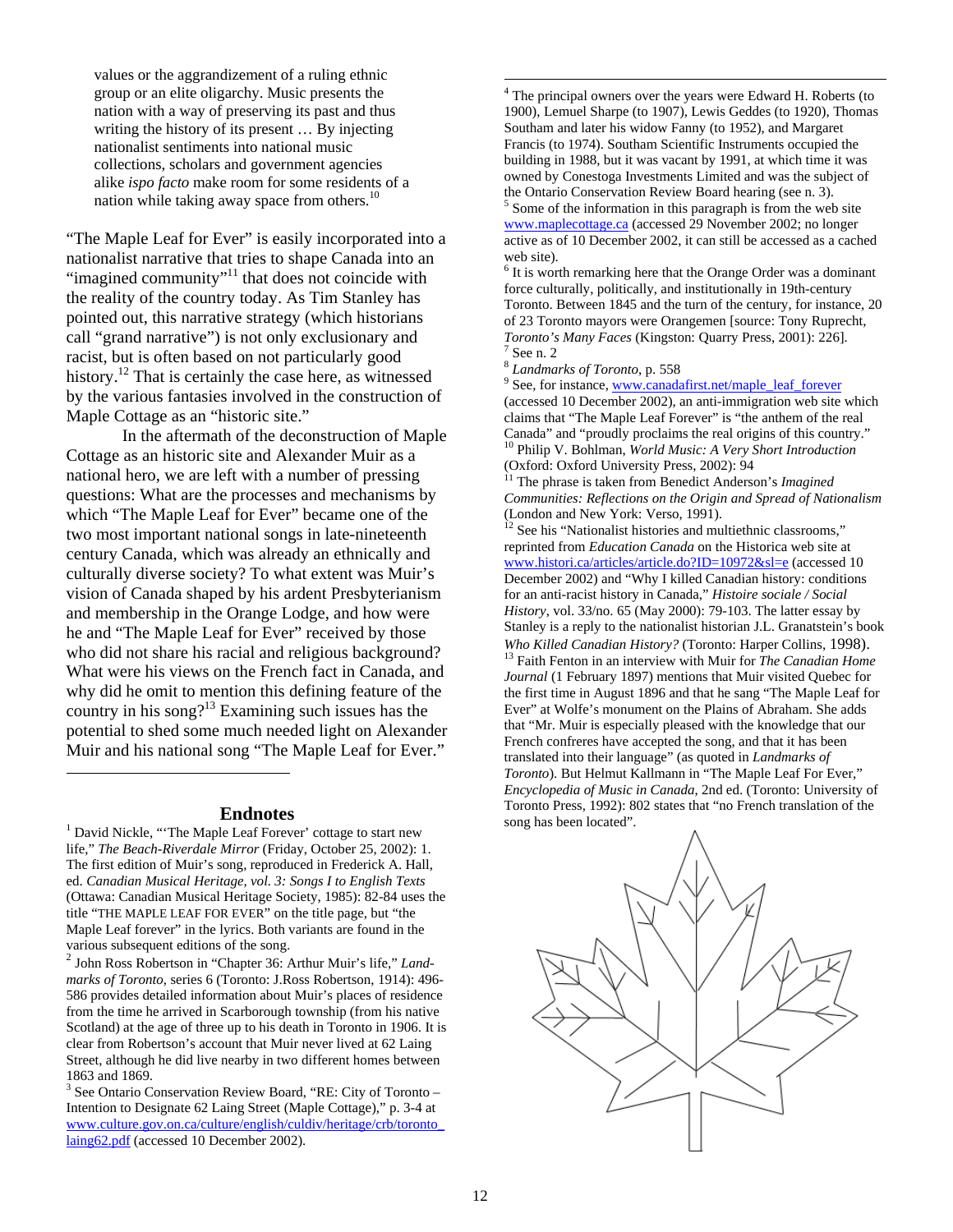John Beckwith. *Psalmody in British North America: Humbert, Daulé, Jenkins, Burnham*. Toronto: Coach House Printing, 2002. 63 pp., ill., music. ISBN 0-9699416-1-7. \$20 (paper), available from the Institute for Canadian Music.

This publication is an outgrowth of a paper John Beckwith delivered for the conference *Toronto 2000 – Musical Intersections*. It deals with four early volumes of vocal music first published in Saint John, Quebec City, Montreal, and Port Hope respectively between 1801 and 1832. There is a brief essay on each of the four volumes under discussion and an invaluable series of tables summarizing the contents of the publications and giving detailed information about the contents of different editions, the sources of the tunes, and indices for the volumes.

There is a great deal of interesting information in this slim volume. Beckwith notes that Daulé's *Nouveau Recueil de Cantiques*, published in 1819, contains a tune from Quesnel's *Colas et Colinette*, which was premiered in Montreal in 1790. Given that Quesnel's score was not published until 1974, Beckwith suggests that either Quesnel's tune passed into oral tradition, a not uncommon occurence with popular opera airs, or that both Daulé and Quesnel borrowed the tune from a common earlier source. The latter theory raises the interesting possibility that perhaps *all* of Quesnel's tunes are borrowed rather than original material. This would not have been unheard of in the 18th century, as witnessed by that ever-popular pastiche *The Beggar's Opera*. Beckwith further notes that three tunes cited in Longfellow's *Evangeline* (first published in 1847) are in the Daulé volume, though Longfellow may have gotten these texts from a prior source published in Quebec City in 1795 without the music.

Although all four volumes contain sacred vocal music, Beckwith speculates that only one (Jenkins) was likely used mostly in church services, while two (Humbert and Burnham) were used mainly outside of church, and one (Daulé) was used entirely outside of church. Although it can be problematic at best to speculate about such matters, one is tempted to trust

Beckwith's instincts in this regard. As Beckwith notes in his introduction to the volume, "tunebooks were produced for educational and social purposes" and were "absorbed in social arenas – the singing school, choral circle, or family parlor – as much as, perhaps even more than, in public worship" (p. 5).

The most interesting of the four publications is, to this reader at least, Burnham's *Colonial Harmonist*. The Humbert, Daulé, and Jenkins volumes seem to be the products of a musical diaspora – the work of an American, a Frenchman, and a Welshman who just happened to live in British North America. Burnham's publication, though, with its mixture of classical European sources, old-fashioned and reform American psalmody, and newly composed pieces, some with overtly Canadian titles, strikes one as somehow authentically (Upper) Canadian in a way that the earlier books are not. Of added interest is the fascinating tale of the proposed but presumably never published second edition of *Colonial Harmonist*. When visiting Burnham's descendants on their farm near Cobourg in August 2000, Beckwith was shown their "edition" of *Colonial Harmonist*. This consisted of the binding of the original 1832 edition, with about 90 percent of the contents removed and manuscript pages pasted on to the stubs of the original pages. Added by hand to the printed title page are the words "Second Revised Edition With Additions and Improvements," and the 1832 date has been changed to 1836. Beckwith immediately realized the historic importance of this unique manuscript edition, and arranged for it to be purchased by the University of Toronto. It now rests in the Rare Book Room of the Faculty of Music Library, and a fascinating document it is. Future researchers are thus in Beckwith's debt not only for his painstaking and insightful investigations into this repertoire, but also for making this particular source available to the wider academic community. **R.E.** 



William Arnold's hymn tune "Canada," from Mark Burnham's *The Colonial Harmonist* (Port Hope, 1832)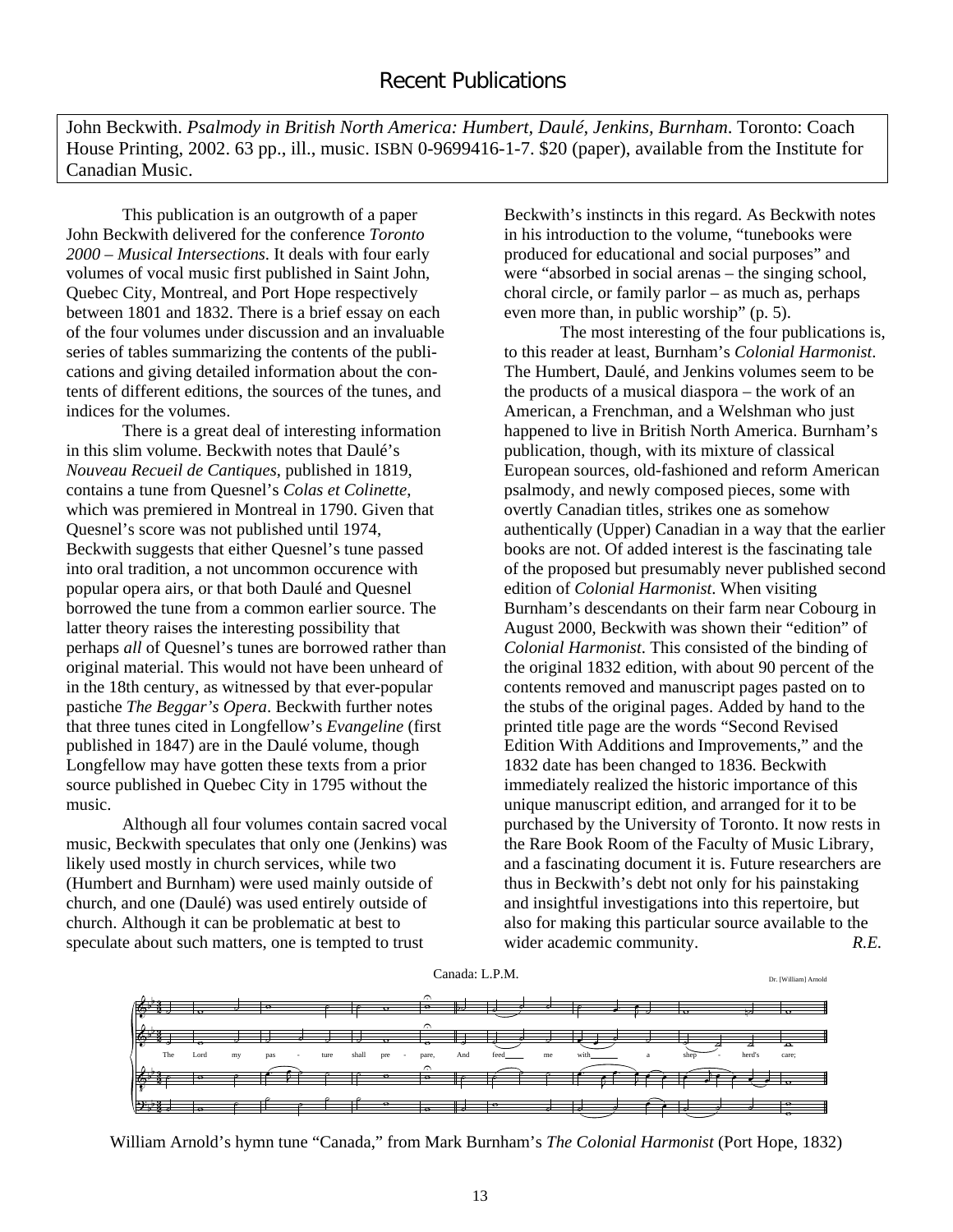William Aide. *Sea Voyage with Pigs*. [Ottawa]: Oberon Press, 2002. 56 pp., music, CD. ISBN 0-7780-1199-2 (cloth), 0-7780-1201-8 (paper). \$31.95 (cloth), \$15.95 (paper).

William Aide, who retires from the Rupert E. Edwards Chair in Piano Performance at the University of Toronto in 2003, launched this book of poetry at his farewell recital in the university's Walter Hall on 25 October 2002. Each of the 24 poems in this volume is about one of Chopin's *Préludes*, Op. 28, with a cleverly annotated score excerpt on the facing page. The book generously comes with a very fine CD of Aide performing the preludes, which is a nice companion piece to his recording of the Chopin études made 15 years ago (CBC Musica Viva MVCD 1017). The title is taken from the last poem, which is about

Chopin and his lover George Sand on their return journey from the island of Majorca (where the *Préludes* were completed in 1839) to France in a ship that was carrying pigs as cargo. Each poem captures a different aspect of this popular set of piano miniatures, and takes in such diverse characters as Kafka, Jane Stirling, Gershwin, Debussy, Julian Fontana, Claudio Arrau, Martha Argerich, Schumann, Liszt and of course George Sand, whose shocking insensitivity and admirable tenderness are captured at one and the same time in Aide's wonderful final poem. *R.E.*

Alan Jackson and James Bailey. *Organs of Toronto*. Toronto: Royal Canadian College of Organists, 2002. 156 pp., ill. ISBN 0-9689713-0-X. \$45 (paper).

This stunningly beautiful book is a magnificent tribute to its subject. Jackson, who is district representative for Casavant Frères, runs a company that services pipe organs of all types. Bailey is an organist and architect. Together they present detailed information about the construction and characteristics of each of the 36 organs featured, and cogent and informed comments about the architecture and history of the buildings (34 churches, along with Roy Thomson Hall and Convocation Hall) that house the instruments. You have my personal guarantee that Brian J. Thompson's photographs will take your breath

away. Regardless of whether or not you like the sounds that they make, the fact remains that organ pipes and consoles present a fascinating set of visual variations on a given theme. Complete specifications are given for each of the instruments, and a very useful glossary explains organ terminology in layman's terms for the uninitiated. Add to this the exquisite design and typography by Willem Hart, and the result is an exceptionally beautiful and informative book. Hats off to the Ontario Trillium Foundation, which purchased 600 copies of the book to distribute in schools and libraries. *R.E.*

[Malcolm Lester, compiler]. *Glenn Gould: A Life in Pictures*. [Toronto]: Doubleday Canada, 2002. 192 pp., ill. ISBN 0-385-65903-2. \$50 (cloth).

I had to search long and hard to find out who was responsible for putting this volume together. In small print on p. 189 Malcolm Lester seems to take credit for compiling it, while acknowledging that the Estate of Glenn Gould and its executor Stephen Posen first conceived of the idea for it (not that it was much of an idea – "Let's do a coffee table book of black and white Gould photos and get a celebrity musician or two to write some text for it"). With a foreword by Yo-Yo Ma and an introduction by Tim Page, this is another installment in the ongoing hagiography of Gould, this time to commemorate the 20th anniversary of his death

(and the 70th of his birth). The Gould Estate recently took a court action against Stoddart Publishing and the estate of Jock Carroll for publishing a similar book of Gould photos (*Glenn Gould: Some Portraits of the Artist as a Young Man*, 1995). The Ontario Court of Appeal ruled that the copyright in the photos was Carroll's and not the Gould Estate's, and the Supreme Court of Canada in 1999 denied the estate's application to have the decision appealed (see Jeffrey Miller, "Glenn Gould and the piano of justice," *The Lawyers Weekly*, 11 October 2002). It looks like this is a case of if you can't beat them, join them … *R.E.*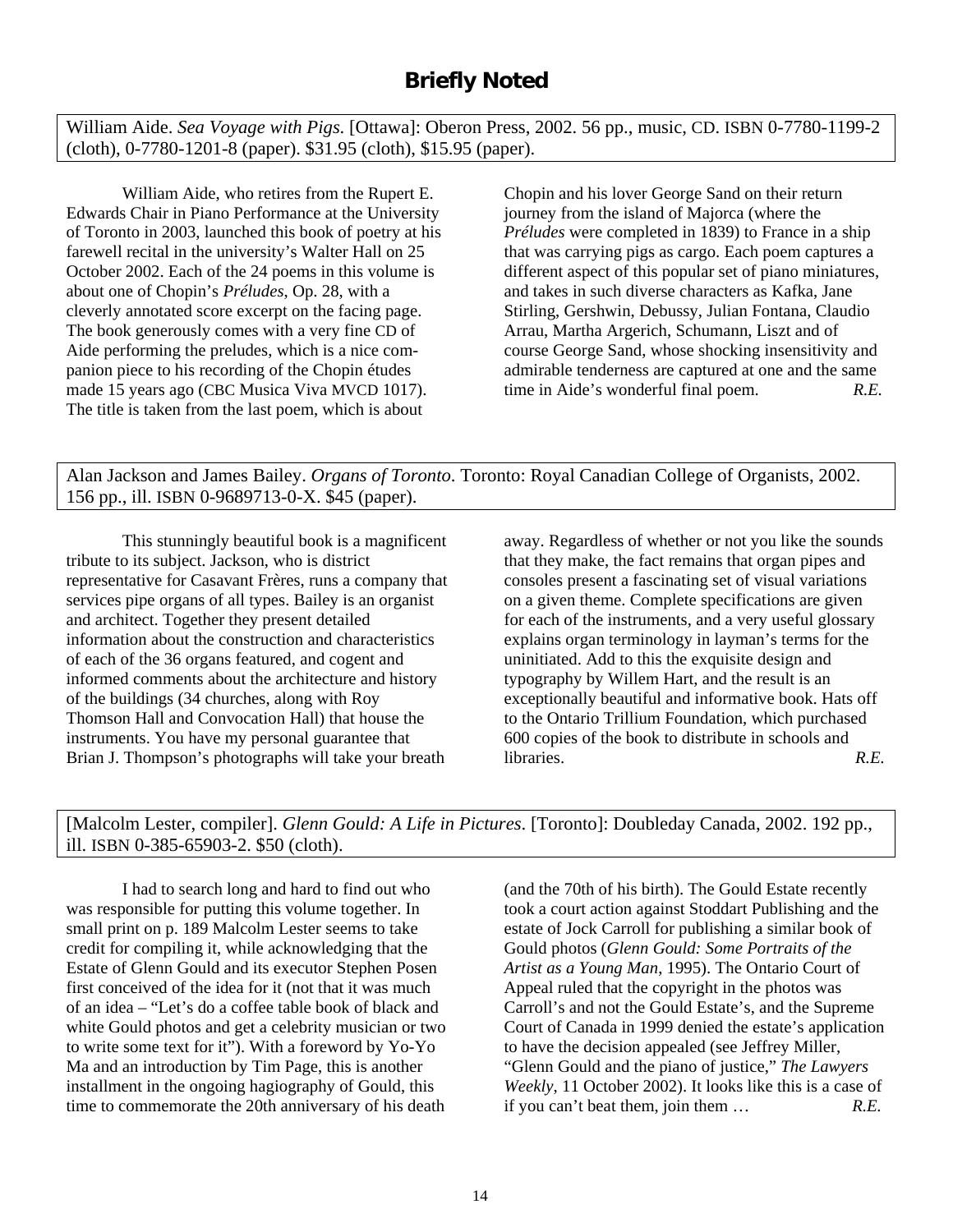R. Murray Schafer. *Patria: The Complete Cycle*. Toronto: Coach House Books, 2002. 272 pp., ill., music. ISBN 1-55245-109-7. \$22.95 (paper). Web: www.chbooks.com

It is finished. At least the text is. The present volume is advertised as the "new definitive edition" of Schafer's massive Patria series of music theatre works, which has been some 40 years in the making. The book contains the texts of all 12 works in the series (Patria 1- 10, along with a prologue and epilogue), plus an essay on Schafer's first stage work, *Loving*, and three essays on his theory of "the theatre of confluence." There are score excerpts and photos from productions of the works. Much of this material was published in the literary magazine *Descant* (no. 73, vol. 22/3, Summer

1991; republished as a monograph by Schafer's Arcana Editions - www.patria.org/arcana), although at that time Schafer had only completed up to Patria 7. The third of the essays on the theatre of confluence, along with Patria 8-10 and the Epilogue, are new with this publication. With the production of Patria 8: *The Palace of the Cinnabar Phoenix* in September 2001, only Patria 7: *Asterion* is yet to be performed of the 12 works that make up the Patria cycle. At www.patria.org you will find further information about the Patria series and a newsletter, which can be downloaded. *R.E.*

Richard S. Warren. *Begins with the Oboe: A History of the Toronto Symphony Orchestra*. Toronto: University of Toronto Press, 2002. 287 pp., ill. ISBN 0-8020-3588-4. \$60 (cloth)

On December 1st, 2001 while visiting Toronto from Dublin, I attended a concert by the Toronto Symphony. Roy Thomson Hall was half empty, the orchestra looked diffident if not downright apathetic, the playing was perfunctory, and both the musicians and the audience seemed relieved when it was all over and we could get on with the rest of our evening. The TS was in the midst of an ongoing crisis of finances and morale, and in imminent danger of ceasing operations altogether. On the strength of my admittedly isolated experience that night, pulling the plug on the TS would have amounted to euthanasia rather than murder. Long gone are the days when the TS season dominated the musical life of Toronto; it is now just another arts organization, and a rather cumbersome one at that, fighting hard to maintain its share of an

increasingly fragmented market for live music. Under the chairmanship of former Ontario premier Bob Rae, the TS board of directors is faced with the unenviable task of bringing the orchestra back from the dead. The present history of the TS, published for the launch of the orchestra's 80th season, appeared shortly after the death of the author, who served as the TS archivist for 26 years. A season by season narrative is illustrated by black and white photos of musicians and a few programmes. Included in the appendices are lists of TS musicians and recordings, and Canadian works the orchestra has commissioned since 1960 (69 in all, not including the work by Luigi Nono listed). In the Afterword to the book, Rae opines that the root cause of the TS's problem is civic decline. Sadly enough, he seems to be right. *R.E.* 

*the world of music: Indigenous Popular Music in North America: Continuations and Innovations*, Karl Neuenfeldt, guest editor (vol. 44.1). Berlin: VWB – Verlag für Wissenschaft und Bildung, 2002. ISSN 0043- 8774 / ISBN 3-86135-730-5.  $\bigoplus$  for a one-year subscription; web: www.uni-bamberg.de/~ba2fm3/wom.htm.

Each essay in this issue of the International Music Council's journal *the world of music* addresses an aspect of transculturation in recent Native North American music. Citing Mary Louise Pratt's *Imperial Eyes: Travel Writing and Transculturation* (New York: Routledge, 1992), Neuenfeldt defines transculturation as "the way members of minority or marginalized groups choose or refashion materials transmitted by a dominant culture" and notes that music is one contact zone where different cultures "meet, clash, and grapple with each other, often in highly asymmetrical relations of domination and subordination" (p. 7). This contact raises issues of hegemony, post-colonialism, and cultural hybridity. Seven essays in this volume – by Neuenfeldt, Beverley Diamond, Christopher A. Scales,

Elaine Keillor, Annette Chrétien, Anna Hoefnagels, and Klisala Harrison – deal with Native or Métis musicians active in Canada. Diamond's essay on the rise of Native women musicians in the popular music arena during the past decade presents many important theoretical issues: on the positioning of Native women musicians within mainstream popular music, individual versus community values, authenticity, and so on. An important aspect of her contribution is the generous amount of space she opens up for the voice of the Native women themselves. Other essays in the volume deal with the politics and aesthetics of making Native recordings, the Internet as a marketing vehicle for Native music, rodeos, powwow songs, Métis identity, and First Nations intellectual property issues. *R.E.*